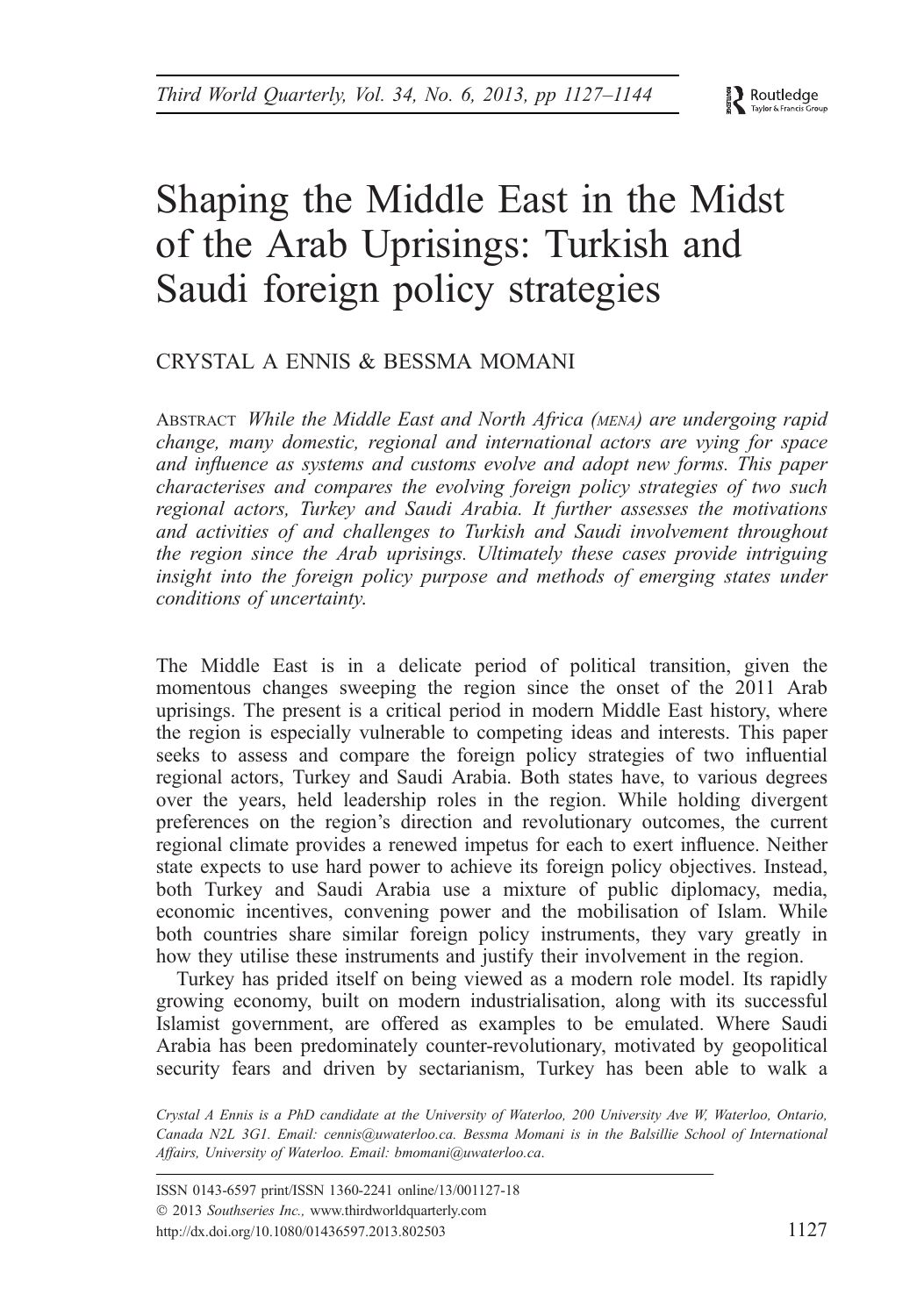clearer line in support of democratic, albeit Islamist, transitions. In contrast, Saudi Arabia has long considered its role as custodian of the holy Islamic cities of Mecca and Medina as its de facto guarantee of regional significance, while promulgating its prominent role in the G20, the Organization of Islamic States and the Arab League as examples of regional leadership.

Turkish motivations are to be a role model in the region for Arab states to emulate, particularly on the question of how to be a responsible Islamist, democratic and economically successful government in the global community. Turkey relies on its role in regional and international security, its impressive economic growth and regional political clout to spread its message and its positive image. Its ambitions are not so much to gain political influence, as to gain economic access to Arab markets, consumers and materials. Hence Turkey's engagement is more limited than Saudi Arabia's and its rhetoric is louder than its actions. Moreover, Turkish support for Arab Spring countries provides a sense that the region is undergoing fundamental transformations, akin to those in Turkey, where Islamic politics, democracy and economic prosperity are seen as key desires of the populace.

In contrast, there are currently two great motivators of Saudi foreign policy towards the Arab Spring. First, Saudi Arabia views the preservation of monarchy in its neighbourhood as essential to the security and stability of its own regime. Second, it actively frames the discourse around ongoing revolutions in sectarian terms, largely viewing transformations in the region through the lens of its regional competition with Iran. Thus it views Iran and Shiite populations within or near its borders as explicit threats to continued stability.

This paper will examine the evolving foreign policies of Saudi Arabia and Turkey since the Arab uprisings and will discuss the motivations and activities for and challenges to their involvement throughout the region.

## Turkey's evolving foreign policy strategy towards Arab countries

Turkey's role in the Arab Middle East has changed dramatically in recent years, accentuated by the events dubbed the Arab Spring in Western circles. From its negatively perceived Ottoman political history as a former imperial master of the Arab Middle East, Turkey is increasingly playing a proactive role in the Arab world that is gaining attention both domestically, regionally and internationally. Tellingly Turkey has signed numerous political initiatives and cultural agreements with its Arab neighbours, has enhanced its role in the Organization of Islamic Conference and has joined the Arab League as an observer. This has all occurred since the Adalet ve Kalkınma Partisi  $(AKP)$  took power.<sup>1</sup> Moreover, in 2010, the Turkish prime minister created the Office of Public Diplomacy to manage this charm offensive and to 'tell Turkey's new story'.<sup>2</sup>

Political analysts have traced the change in Turkish–Arab relations to the former's election of the Islamist AK party led by Tayyip Erdogan in 2002 and to its foreign minister's, Ahmet Davatoglu, overarching regional strategy of 'Zero Problems with Neighbours Policy'—a form of 'Wilsonian' idealism or 'liberalinstitutionalism' in Western conceptions.<sup>3</sup> Since the time the AKP took government, the party and its supporters have increasingly rejected the Kemalist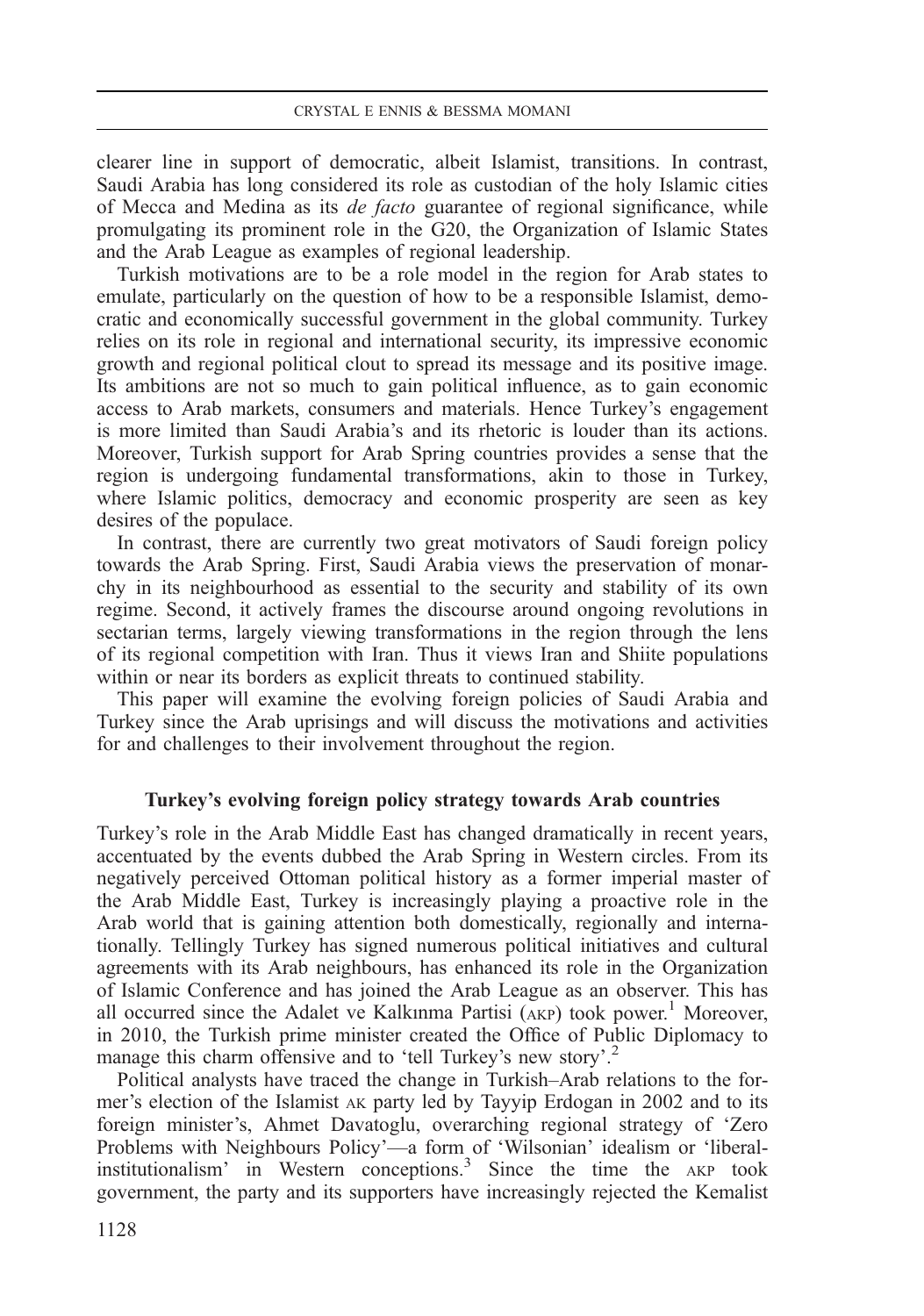tendencies of the once dominant Turkish political elite, who had previously snubbed the Arab Middle East in disdain for its attachment to Islam and its associated cultural practices.<sup>4</sup> The Kemalist political elite, in alliance with the Turkish military, had essentially securitised its relationship with its neighbours, with detrimental consequences. In contrast, the AKP has increasingly embraced the Arab Middle East and reignited historical memories of Turkish involvement in the region in a more promising and positive light: a sort of 'Ottomonian Revivalism' <sup>5</sup> or 'Neo-Ottomonism'. The 'Zero Problems with Neighbours Policy' revitalised its Ottoman legacy but also attempted to both increase interdependence with Arab neighbours and minimise any negative spill-overs.<sup>6</sup> The Davutoglu plan for Turkey involved engaging its neighbours with more confidence and less securitisation of diplomacy.

The Arab Spring and the Arab peoples' call for democratisation, economic and social justice, and international respect were viewed in Ankara as the moment when the Arab world caught up with the Turkish experience that has culminated under the AKP. This 'Turkish model' in the Middle East is about providing a third alternative to the dominant political tendencies in the region political authoritarianism, rentierism and radical Islamism.<sup>7</sup> In real, though unstated, terms this translates into providing an alternative to the Saudi rentier model and the Iranian theocratic one, which were both 'uninspiring' models for Arabs to emulate. $8$  The Arab region had not had the opportunity to find a way for Islam and democracy to coexist effectively;<sup>9</sup> the experience of Algeria in 1991 remained a vivid example of how this could go terribly wrong and lead to a spiralling civil war and radicalisation.<sup>10</sup>In this respect Turkey is providing a positive demonstration effect for regional parties and actors, who can call for democracy, moderate Islamist parties and be responsible economic and political actors in the globalised international community. As Turkish President Abdullah Gul stated:

once you succeed in raising and realizing your standards, then you start being followed very carefully by other countries; you become an inspiration for them. And once that happens, what matters is to combine your hard and soft power and translate it into virtuous power—for your immediate environment for your region, and for the whole world.<sup>11</sup>

The 'Turkish model'—or the third alternative in the Middle East—was also an economic success story. Unlike the Saudi and Iranian models, which depended on a combination of natural resources and rentier politics to drive economic growth, the Turkish model depended on raising the economic productivity of Turkish society through strong manufacturing.<sup>12</sup>In a region where the majority of the population do not reside in natural, resource rich countries, there is appeal in the idea of using manufacturing and industrial strength to further the domestic economy. Paul Salem notes that the Arab countries' strong economic trade ties with Turkey have meant that Arabs are cognisant of the increased availability of Turkish industrial and manufactured products.<sup>13</sup> According to a survey conducted by the Turkish Economic and Social Studies Foundation (TESEV) in 2011 of Arab people, 71% of those surveyed had bought or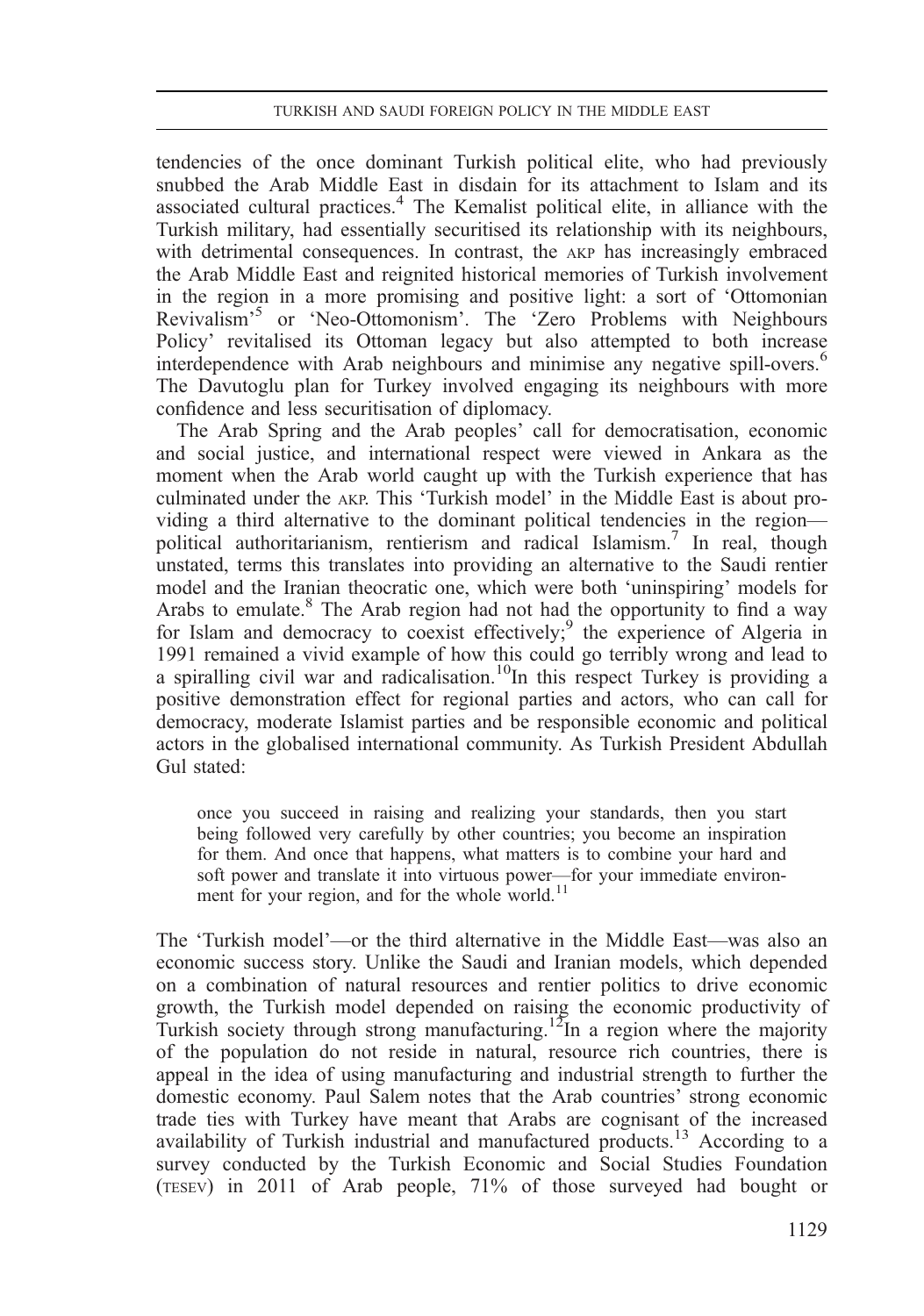consumed Turkish goods.<sup>14</sup> Turkish cultural goods, like its dubbed soap operas, are also favourites throughout the Arab countries. This is also applicable to Turkish financial investments—especially in the construction sector—which are still lagging behind many prominent Arab Gulf investments in the region, but do play a visible role in Arab society. The 'Turkish model' is shifting Arab perceptions of Turkey as a 'military state', with all its negative imperial legacies, to that of a 'trading state', a modern regional hub of economic productivity.15 Indeed, in the same survey Saudi Arabia was still viewed as the top regional economic power, but Turkey was ranked the top economic powerhouse of the future in the region. In addition, 78% of Arabs had a favourable view of Turkey, surpassing 64% for Saudi Arabia.16

The AKP has used 'economic interdependence' with the Arab Middle East to bring its political 'depth' and soft power to the region.<sup>17</sup> Even before the Arab Spring Turkish economic investments in the Arab Middle East were increasing steadily. Turkey has signed a free trade agreement with many countries of the Levant, including Syria. Indeed, it has a valuable geo-economic position, sitting at the crossroads between the oil rich east and the advanced European market; it also controls the vital distribution point for Central Asian oil pipelines in the Mediterranean seaport of Ceyhan. At the moment the Turkish government's self-perception is that of being a partner in Middle Eastern economic development. Truth be told, there is some economic asymmetry, where Turkey will increasingly play the role of industrial and investment hub and the Arab countries in the Turkish–Arab relationship will be a spoke or basin of consumers and natural resources. This means that the terms of trade will be weighted in favour of Turkey, which will benefit from value added production. This economic interdependency does not necessarily yield the same value-added gains for the Arab Middle East as it does for the industrious and productive Turkish economy. Turkey is also acting in its own economic interest by diversifying its market away from the fiscally strapped European Union. This has paid off, as Turkish export trade with the Middle East has increased dramatically and cushioned it against a potential hard landing from a stagnating EU economy.

## Contextualising Saudi Arabia's foreign policy in the Arab uprisings

In order to understand Saudi Arabia's foreign policy over the past few years, it is important to take a long view. Saudi foreign policy, even if fragmented, has historically been depicted as cautious, pragmatic and characterised by interpersonal relations. From the outset it has been primarily concerned with regime and state survival. It is in this vein that Saudi Arabia has retooled its foreign policy since 2011. Containment of the Arab uprisings has become a defining feature.18 Containment has proven difficult, however, resulting in much international floundering through attempts to shape outcomes in ways that maintain the regional balance of power. Indeed, the Saudi focus on containment can best be understood by recognising the conventional determinants that shape Saudi Arabia's foreign affairs.

A concern with domestic security has long structured how external security is approached, prioritising the endurance of the ruling House of Saud and the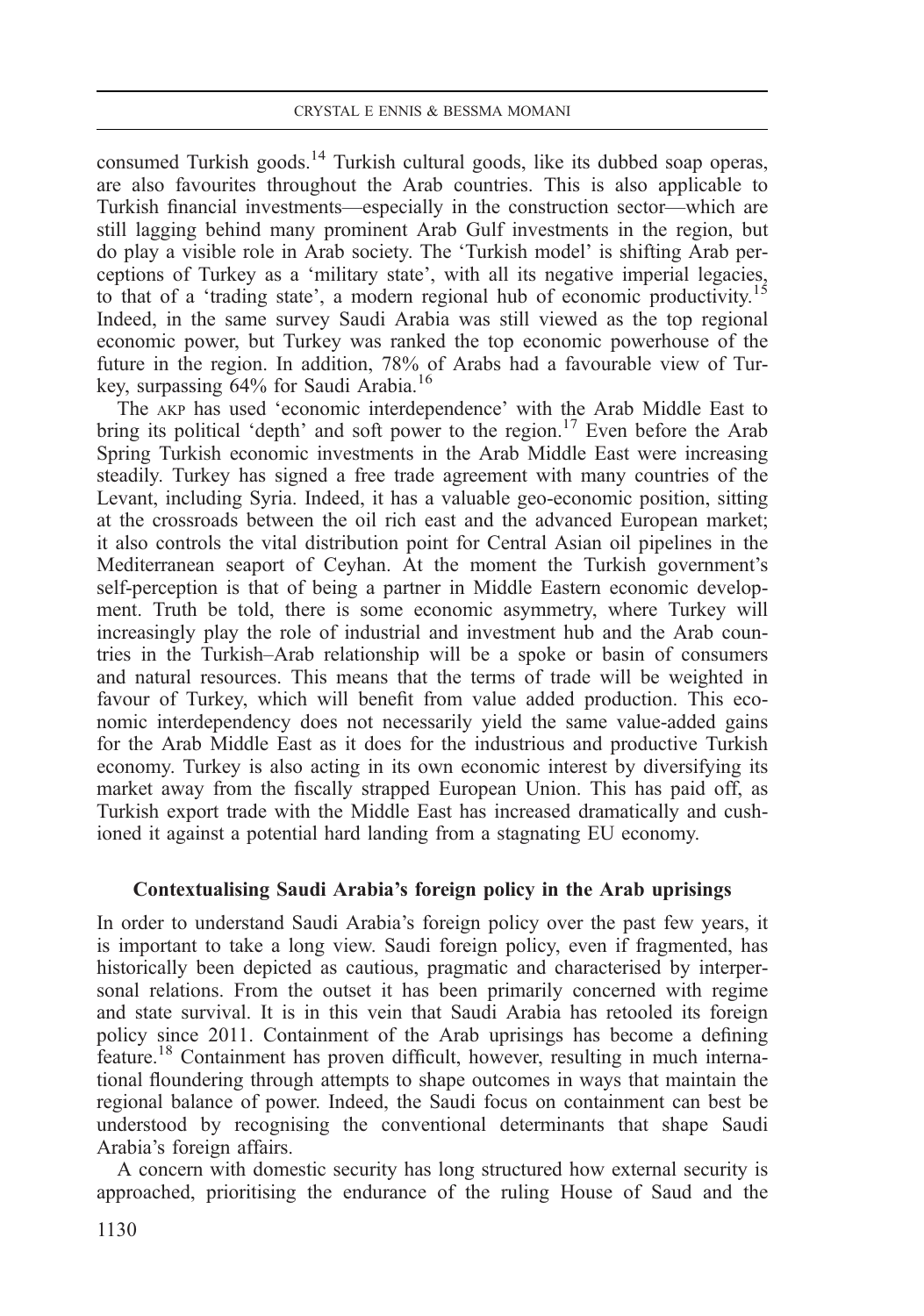geographic integrity of what has become the Kingdom of Saudi Arabia. In this regard foreign policy in Saudi Arabia is largely determined by domestic concerns.19 This occurs through the cross-utilisation of resources, traditional legitimacy and control.

Natural resources have played a significant role in structuring Saudi Arabia's relationships both internationally and within the state. As one of the top two countries in the world with the highest proven oil reserves, Saudi Arabia's 267 billion barrels in oil reserves unsurprisingly shape its international and domestic affairs.<sup>20</sup> The availability of such vast financial means with which to support its foreign policy and security objectives is central to how it wields its policy tools. Not only does oil generate great wealth, it fashions relations between the ruling family, business interests and international capital, expertise and energy.<sup>21</sup> It also bestows on Saudi Arabia the ability to moderate international oil prices by functioning as a swing producer. This in turn serves as a significant bargaining chip and policy tool.<sup>22</sup> Resources and access to resources dominate much international engagement, give Saudi Arabia geo-strategic significance, propel its friendly relationship with the US and help secure its role in OPEC and the G20, along with a dominant position in the MENA region more broadly and the Arabian peninsula in particular.

One must be mindful that, first and foremost, Saudi international relations are defined by an odd alliance with the US that started with the early days of oil exploration and extends to the present. Their current relationship is best 'characterized as transactional, each side seeking specific benefits from the other through cooperation on various issues'. <sup>23</sup> Saudi security has been undergirded by many US military agreements since the  $1940s^{24}$ . The emphasis on the Saudi–US relationship has drawn international attention since the Arab uprisings, especially where they diverge on support for or opposition to the various revolutions. Despite this, accusations that relations are in crisis are exaggerated. All evidence points to the US–Saudi relationship weathering this test to its relationship much like it weathered arguably more serious ones like the 1973 oil embargo and  $9/11$ <sup>25</sup> Normative concerns with the US's continued implicit support for authoritarian governments in the Gulf is another debate. Pointing to human rights and political reform concerns, scholars and activists are known to decry the US complicity in torture and human rights abuses, and note its impact on local activists.<sup>26</sup> These same people advocate a rethinking of the US–Saudi alliance, and look to Obama's second term as a possible moment of opportunity.

Although Saudi and Western resource and security interests do not always converge, common ground can often be found, even if the rationale diverges. Saudi Arabia tends to craft its foreign policy moves based on economic, primarily oil, interests and domestic stability concerns, both of which reinforce each other. For instance, where the US portrays Iran as a significant security threat and regional rival, the Saudis tend to emphasise an assumed more insidious ideological and political challenge domestically, while pursuing competitive energy and political manoeuvring abroad. $27$ 

This demonstrates the nexus of domestic security and foreign policy in Saudi politics. It also points to the significance of the second tool mentioned above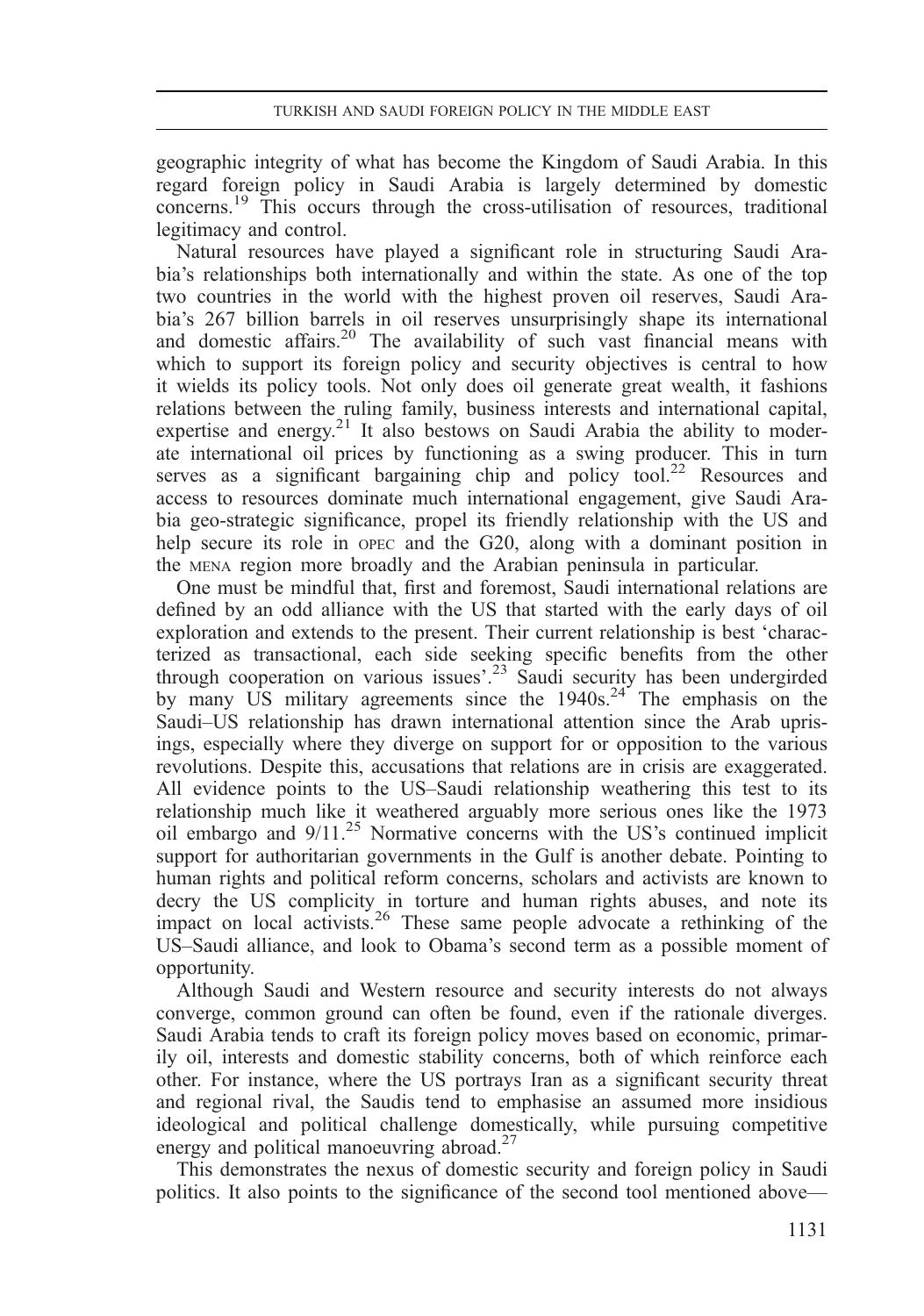legitimacy. Saudi foreign policy must take into account concerns from various segments within society. Even in the absence of formal policy input mechanisms, the legitimacy and consequently the security of the Saudi state partially rest upon various social groups. Gerd Nonneman calls this 'omnibalancing', in that it involves a fragile multilevel balancing of resources and risks.<sup>28</sup>

In order to maintain its domestic legitimacy, Saudi Arabia leverages oil rent, its family leadership tradition, the 'manipulation of a cultural ideal related to leadership', its importance as the custodian of the holy sites of Mecca and Medina with a concomitant association of religious guardianship, and its championing of Islamic and Arab causes.<sup>29</sup> It also uses the divisive politics of sectarianism alongside the summoning of the Wahhabi religious tradition. This is especially evident in its relationship with the Arab uprisings. $30$ 

The utilisation of oil rent to both secure legitimacy and promote political quiescence to rule is well documented in literature on the rentier state.<sup>31</sup> A growing population and widening fiscal constraints on the state are limiting its ability to wield rent resources as effectively as in the past. With rising expenditure since 2011, some estimates put Saudi's breakeven oil price at US\$90 per barrel in 2012—quite a leap from \$35 per barrel in 2005.<sup>32</sup> Legitimacy resources, given a decreased capacity to manage welfare and patronage distribution as effectively, must be sought from other sources.<sup>33</sup> These include religion and control.

Conventional interpretations of domestic legitimacy and foreign policy see these resting on a foundation of religion in general, and the Wahhabi Sunni tradition in particular. The early alliance of Abdulaziz ibn Saud with Muhammad Al-Wahhab and his followers has extended into the present with a peculiar religo-political alliance. Whatever security this does provide, however, has also resulted in something of a catch-22 for the House of Saud. Legitimating their rule in these terms has been complicated by the transnational identity of Islam and other domestic and regional religious movements. As such, 'because of the importance of Arabist and Islamist feelings among the Saudi population, encouraged to some extent by the government itself, Riyadh risks domestic reactions if it is seen as deviating too far from the Arab-nationalist and/or Islamist consensus on issues concerning Israel and relations with the United States'.<sup>34</sup> The same logic applies to domestic reforms as well, which has seen conservative patriarchal elements of society protest at government legislative moves deemed 'un-Islamic'.<sup>35</sup> Religion provides the Saudi leadership with a sharp legitimacy tool that, like any sharp tools, has the potential to cut its handler.

Therefore control plays an important role. Like many authoritarian states, Saudi Arabia uses the promise of economic well-being and the provision of national security. This is combined with the use of a strong security apparatus, fear and control over official discourse ranging from religion to political and social issues. Oil revenues have allowed the Saudis to develop a robust security apparatus. Its military expenditure as a share of GDP was 10.1% in 2010, the highest in the world for that year.<sup>36</sup> In addition to this, it consolidates its control by distributing a division of royal labour across key security and foreign policy roles. The late crown prince Sultan, for example, was both minister of defence and responsible for the Special Office for Yemeni Affairs until his death in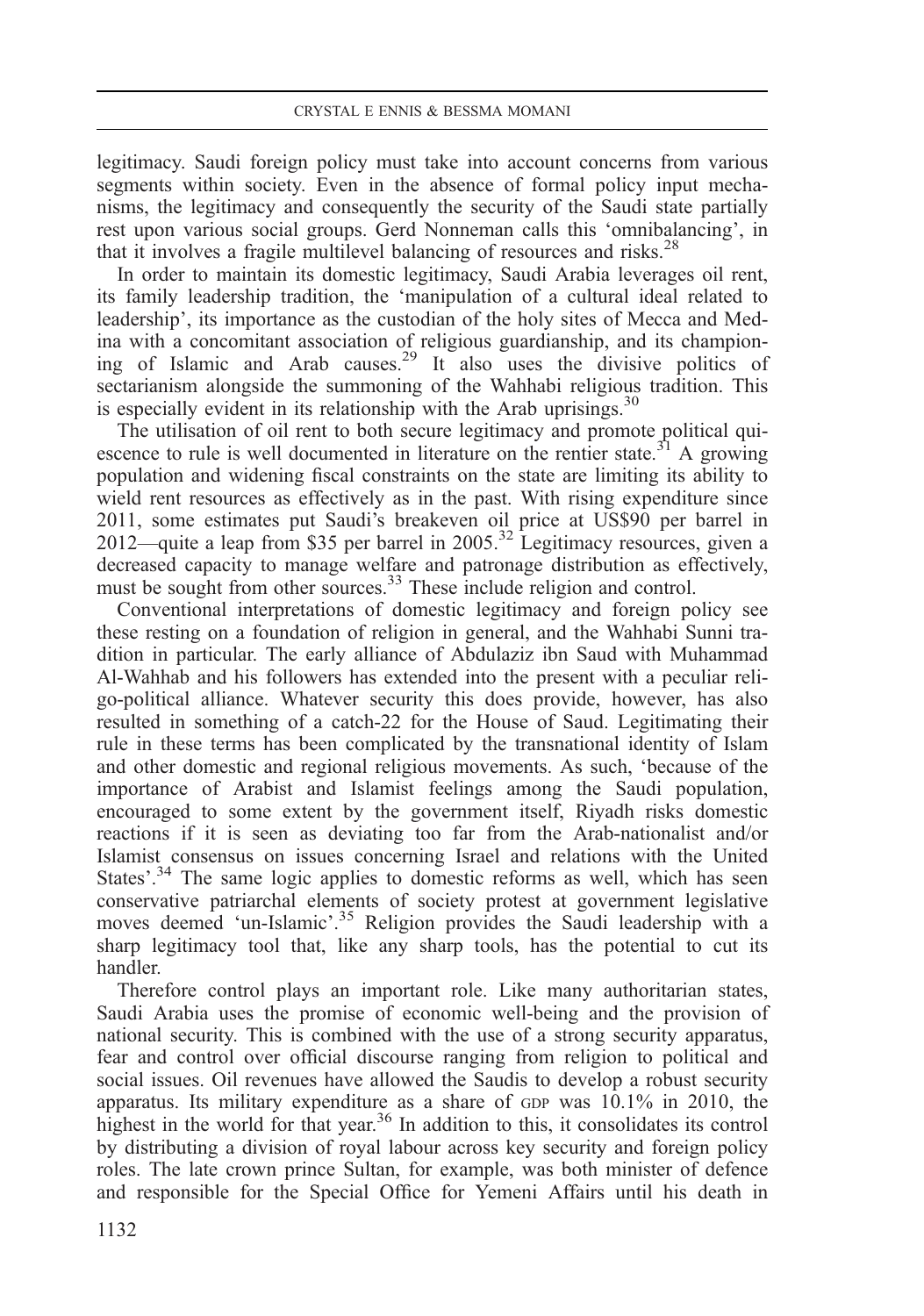$2011<sup>37</sup>$  The current crown prince, Salman bin Abdulaziz, is the current minister of defence. Various members of the Saudi royal family, particularly the remaining members of the so-called Sudairi Seven and more recently their sons, maintain these posts.

The House of Saud must constantly maintain this balance of internal and external security and legitimacy, appeasing various segments of society and maintaining a strong, principled image. It must balance local perceptions of danger emanating from the forces of globalisation and the presence of foreign culture through the heavy presence of expatriate workers, as well as pressure from Europe and the USA in particular. Its control and authoritarianism have long been rooted in the struggle of ordering natural resources and society. As Toby Jones argues, this struggle can be seen as constructing and entrenching authoritarianism more than early alliances between religious actors and the Al Saud.<sup>38</sup>

Regionally and internationally Saudi Arabia has tried to flex its diplomatic muscles through multilateral organisations for some time. Its founding role in the Organization of Islamic Conference (oic), the Gulf Cooperation Council (GCC), and the Arab League, for instance, are suggestive of its self-proclaimed interest in playing an 'effective role' in international and regional organisations and leveraging soft power toward its aims.<sup>39</sup> Its long-standing role in OPEC already cast it as an economic force, which it happily continued to embrace with its inclusion in the G20. Saudi Arabia is, in fact, the only Arab and the only OPEC member in the G20. Its increasing exposure to international economic vicissitudes with its expanding financialisation, given its sovereign wealth funds and transition from a debtor to a creditor country, have made it a natural peer to other emerging economies in the G20. One should not underestimate its economic considerations in its international foreign policy moves. Since the global financial crisis of 2008 the Saudis have been affected by finance, oil and food commodity markets.<sup>40</sup>

In the same vein Saudi Arabia has also been diversifying its international economic and political partners. After joining the World Trade Organization (WTO), following over a decade of negotiations and the accession of King Abdullah to the throne, both in 2005, Saudi Arabia appears to have jump-started its integration into the global community.41 Visits to China and the Pope, and mushrooming relations with both India and China all indicate a 'more pragmatic, rational and economy-oriented foreign policy'.<sup>42</sup> Nonetheless, alongside its participation in regional and international organisations, one can also trace a history of Saudi Arabia serving in a mediating role since the early 1970s and arguably earlier. Indeed, Saudi Arabia considers 'mediation as an integral tool in its foreign policy goals of maintaining an active involvement in regional issues, enhancing and deepening its influence'.<sup>43</sup> Saudi foreign policy under King Abdullah may be seen as more reformist or pragmatic, but it continues to pursue its chief goals of domestic and regional security and stability. This has long included the support of regional actors aligned with Saudi and Western interests, along with countering Iranian influence in its neighbourhood, especially in Iraq, Lebanon, Syria, Yemen and Bahrain. It is only since 2011 that it found itself also pursuing a new foreign policy objective, namely 'containment' of the revolutions sweeping the Arab world.<sup>44</sup> This new behaviour, however,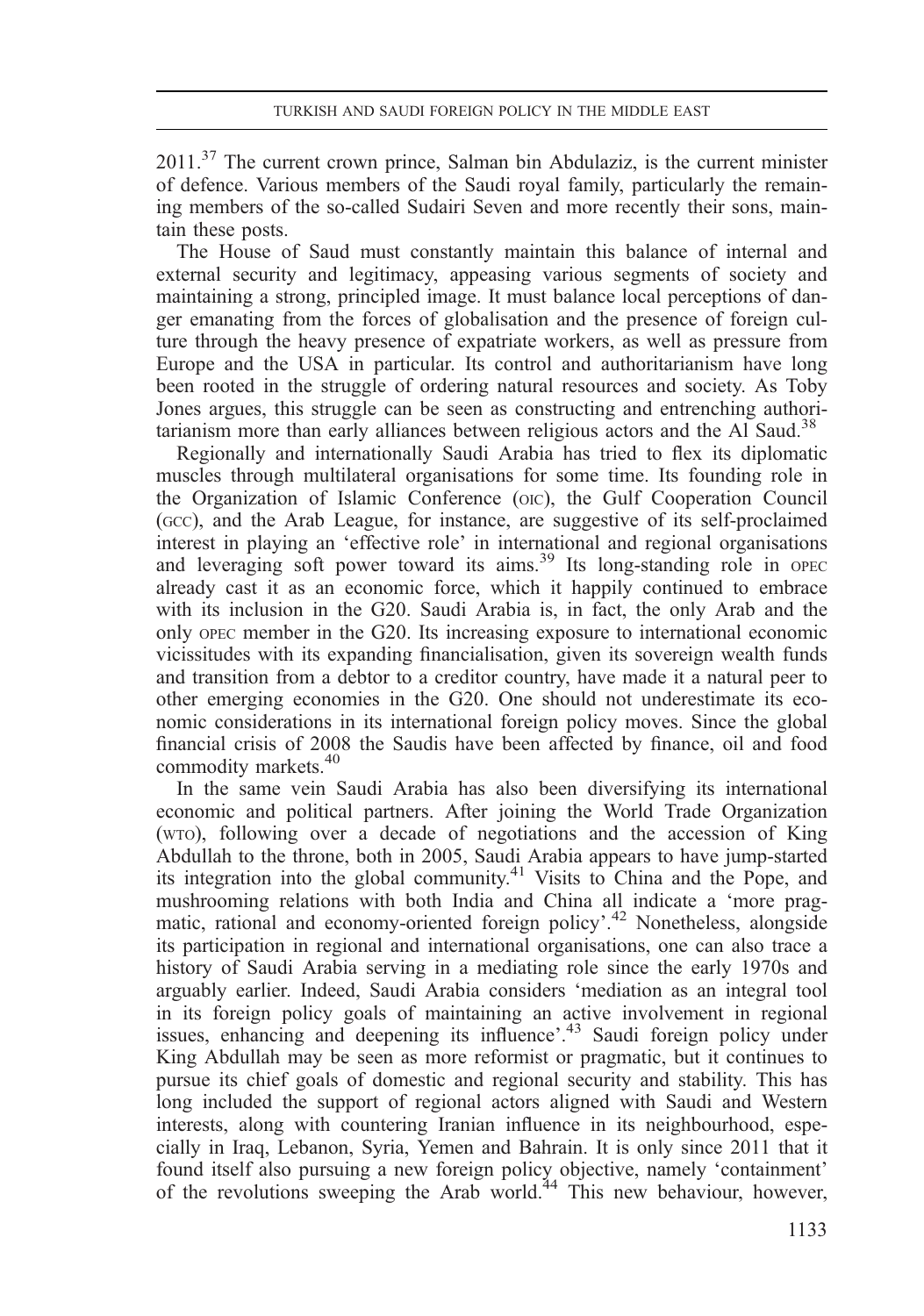can be viewed in the same context of protecting regime security and domestic and regional stability.

Saudi Arabia is a peculiar middle power. Its foreign policy is not designed simply to balance neighbouring interests or yield to US pressure, but rather walks a fine line between managing domestic and external pressure so as to guarantee regime survival and regional authority. Understanding the determinants of Saudi foreign policy can help us understand its seemingly schizophrenic reaction to the Arab revolutions. The notion of containment fits well within this narrative. Not only does Saudi Arabia want to maintain its role as a soft power mediator and be seen as advancing and even leading Arab causes, it wants to be the dominant religio-regional figurehead, opposite Iran. Along with acceptance and complicity in consigning unfriendly Arab states to casualties of the Arab Spring, it has sought to aid its regional friends and, when that failed, tried to forge new friendships. This was particularly evident in the case of Egypt, where Saudi Arabia tried to help Hosni Mubarak stave off unrest and now finds itself in the awkward position of trying to mend relations with the Egyptian Muslim Brotherhood. Simultaneously it has tried to buttress monarchy in the region, while leveraging sectarianism to marginalise and discredit dissent in its eastern province and Bahrain.

## Comparison of Turkish and Saudi foreign policy strategies since 2011

In the early days of the Arab Spring Turkish responses were varied according to particular interests in the fate of each regime. However, as the inevitability of the Arab Spring appeared to take hold, the Ankara government's responses became increasingly coherent and fortified around a principled approach in favour of the change sought by Arab Spring protestors. Saudi Arabia, in contrast, viewed the start of the revolutions with a mixture of concern and scepticism. This later evolved into what appears from a distance to be a rather schizophrenic approach to the uprisings. Not only did Saudi Arabia extend financial and military support to counter uprisings in some locations, it supported others.

Like many countries Tunisia did not capture the attention of Turkish leaders, despite some modest concerns. When the revolutions hit Egypt, the Turkish government, and Prime Minister Erdogan in person on Al Jazeera, were quick to call for the fall of the Mubarak regime. This might be explained by the often tense regional rivalry between Turkey and Egypt. The lack of Turkish investment in Egypt also made the choice easier.<sup>45</sup> Some have seen this as Turkish empathy for the dominant opposition, Egypt's Muslim Brotherhood.<sup>46</sup> Regardless, Turkey has been a vocal critic of Mubarak and active supporter of Egyptian protestors' right since the onset of the 25 January Egyptian revolution.

In much the same way Saudi Arabia sought to support its friends but disregard or counter its foes. It offered its long-time friend Ben Ali asylum when he was ousted from power in Tunisia. Likewise, in true rentier fashion, Saudi Arabia is said to have underwritten the Mubarak regime when US support dwindled.47 In an attempt to shore up other regional monarchies, Jordan and Morocco were invited to submit applications to the GCC, although, since then,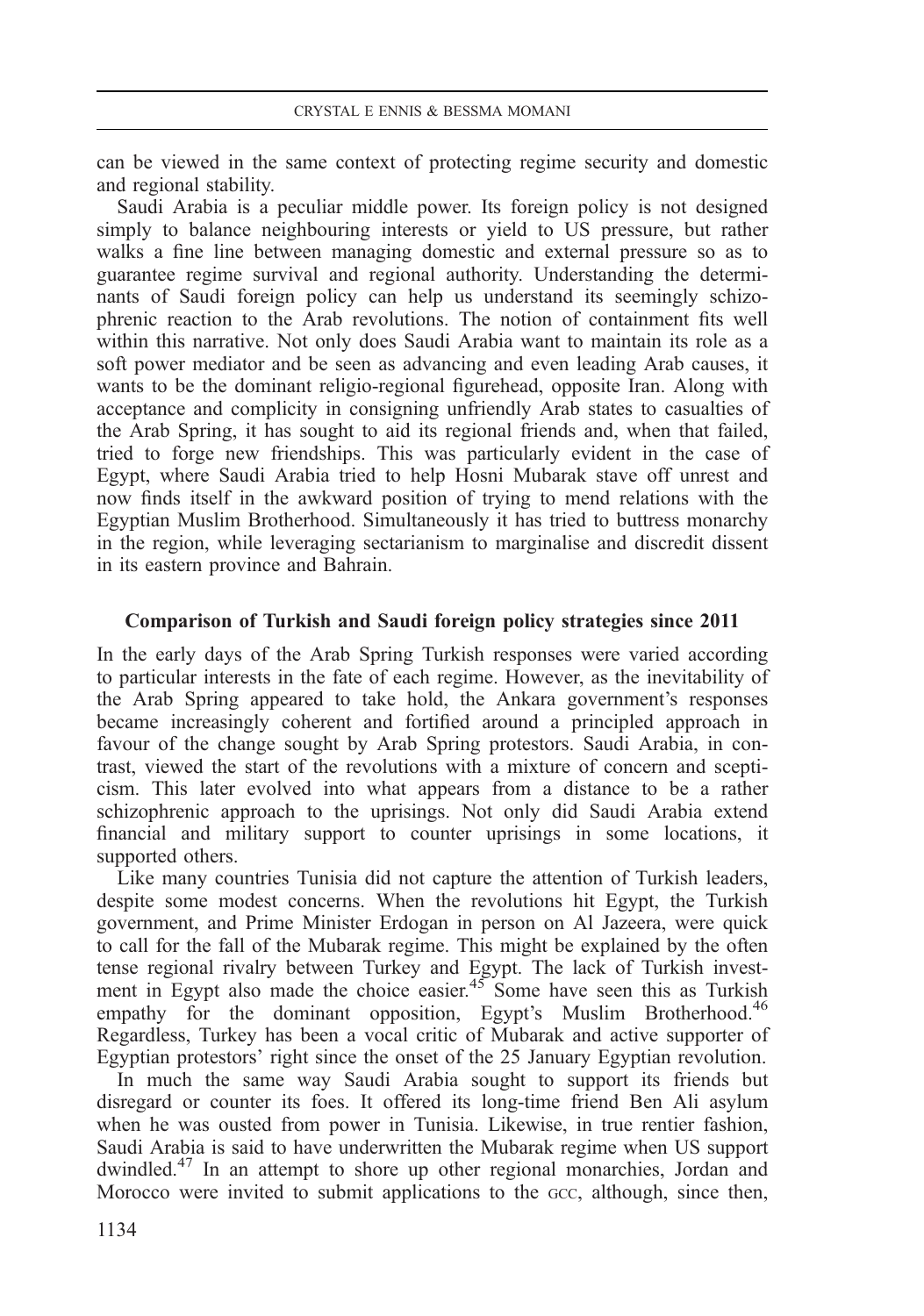there has not been any further development on  $GCC$  expansion.<sup>48</sup> In Yemen Saudi Arabia shrewdly attempted to balance both sides—government and 'revolution'. At the same time as supporting Ali Abdullah Saleh, Saudi Arabia worked quickly to cultivate alternative leadership arrangements that would have strong patronage ties to itself.

The case in Libya, however, was different. Along with the Arab League, Saudi Arabia supported the NATO-led intervention in support of the Libyan revolution.<sup>49</sup> This was an easy call for the Al Sauds, who had long had an antagonistic relationship with Gaddafi.<sup>50</sup> The Turks were less supportive of NATO intervention plans and played a hesitant role, albeit not an obstructive one, at the UN Security Council when Resolution 1973 was before the international community calling for the protection of the Libyan people against the encroaching Gaddafi armies. In addition to 25 000 Turkish workers in Libya, Salem notes that Turkey's \$15billion investment in Libya was a prime motivator of Turkish hesitancy; but it needs to be noted that the Turks were also very concerned with foreign, Western boots on the ground in Libya and the region generally, after the perceived catastrophe of the US intervention in Iraq.<sup>51</sup> Hence Turkey did feel it was responsible, as the sole Muslim power in NATO, to be cautious about what NATO intervention might do in the region.<sup>52</sup>

Turkey greeted the uprising in Bahrain with attempted mediation. Not only did it attempt to diffuse tensions between Iran and the GCC, it also cautioned against GCC involvement in Bahrain. As a primarily Sunni country, Turkey's middle ground approach seemed to hold promise, and it urged Bahraini rulers to show restraint.<sup>53</sup> Unfortunately its attempts were ineffective. To its chagrin Turkey's mediating strategy quickly gave way to Saudi-dominated GCC plans for crushing the largely Shia protests in Bahrain.

Indeed, Saudi Arabia was hostile to the uprising in Bahrain, which began a few days after Mubarak left Egypt. Its initial response, again, was financial. A GCC meeting in early March ended with the promise of \$20 billion to be shared between Bahrain and Oman, both of whom had suffered unrest since February.<sup>54</sup> One month after the protests began in Bahrain, on 14 March 2011, Saudi forces, along with a few Emirati troops, crossed the causeway into Bahrain and violently suppressed the protests.<sup>55</sup> The population of Bahrain, a small island off the Saudi coast, is predominately Shia and ruled by the Sunni Al-Khalifa family. Not only does Saudi Arabia want to secure the monarchical nature of the GCC countries and counter democratic movements so close to home, it also seeks to curb Iranian influence. Its own eastern province, also predominately Shia, has had ongoing unrest as well. Overstating religious differences, essentially fanning the flames of sectarianism, has become the Saudi umbrella approach to limiting unrest to Shia areas. The awful stench of sectarianism and divisive politics across much of the Gulf has been fuelled, in large part, by Saudi Arabia and its religious establishment.<sup>56</sup> There exists a broad unwillingness to acknowledge that the protests in the eastern province or Bahrain are anything other than an Iran-backed conspiracy.<sup>57</sup>

Viewed through this lens of sectarianism and attempts to offset Iranian influence, the protests in Syria presented an opportunity to the Al Sauds. President Bashar al-Assad had been increasingly shifting towards Iran. With a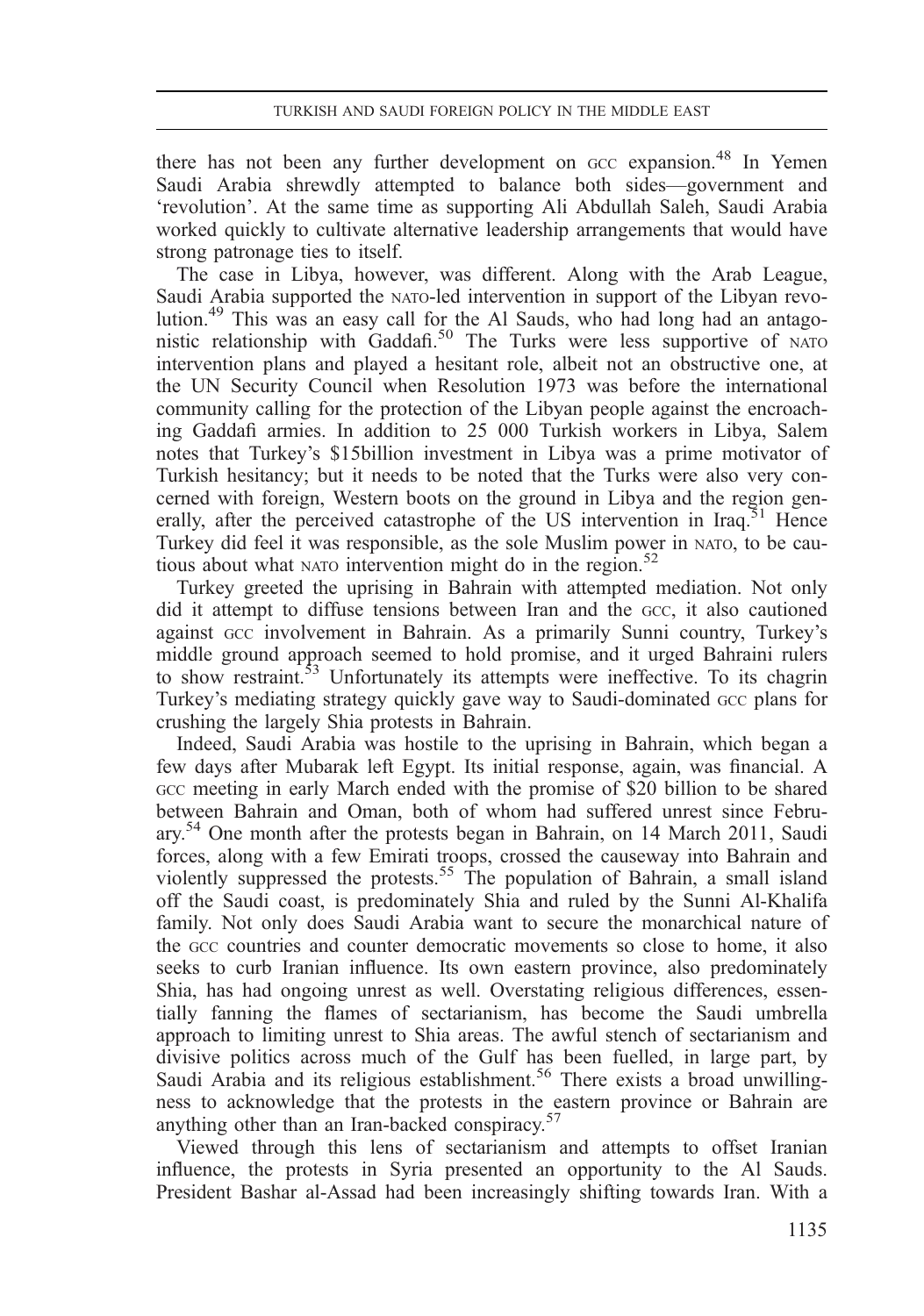majority Sunni population, the uprising in Syria was seen as a chance to bring Syria back into the Arab, and Sunni, sphere of influence. This would consequently increase Saudi Arabia's friends in the region and drastically improve its position in Lebanon. Along with Qatar, Saudi Arabia has been an advocate of the international community arming the Syrian rebels. In the absence of international consensus on so doing, Saudi Arabia and Qatar have found channels for funnelling arms to them.<sup>58</sup>

In Syria Turkey was overly optimistic that it could alter President Bashar al-Assad's political calculations. After all, Turkish investment in Syria was at an all-time high and Erdogan had believed that Turkey could use its influence to change Syrian behaviour. This proved futile and Erdogan made a principled decision to actively undermine the Syrian regime after August 2011.<sup>59</sup> This was not just accidental timing. The Assad regime increased its repressive crackdown in August 2011 during the fasting month of Ramadan. This, in turn, caused added negative reverberations among devout followers in the AKP. This signified an uncompromising Turkish break with the Assad government. Turkish support for the Syrian opposition was a principled one, as Turkish economic investments in Syria and its relationship with the Assad government had been strong. Moreover, Turkey's support for the opposition had closed an important land route to key markets in the Levant and the Arab Gulf.

The steady influx of thousands of Syrian refugees every month to Turkey since 2011 and the Turkish eyewitness to atrocities committed against the Syrian refugees has hardened Turkish positions against Assad and its call for his downfall. Turkey also played an active role in providing a headquarters for the Syrian National Council, until it was replaced with the Syrian National Coalition and moved to Cairo in late 2012.

As in Libya, Turkey has felt that it had great responsibility as the sole member of NATO to ensure that any military action would be justified. Where, in Libya, the Turks were more hesitant about military intervention than were their NATO allies, in Syria it is NATO allies that have been more hesitant than Turkey. Turkey has not wanted to take any unilateral military actions against the Syrian government and has instead pushed for increased military intervention under a NATO banner. That said, Turkish opinion has generally been against any unilateral military intervention. Seventy-six percent of urban Turks surveyed oppose military intervention.<sup>60</sup> Specifically Turkey has wanted NATO to assist in enforcing a no-fly zone over Syria. The alliance has not wanted to entertain such an option, but has agreed—albeit, some have argued, hesitantly—to provide Turkey with anti-aircraft patriot systems for defensive purposes only.<sup>61</sup> Quiet Saudi and Qatari arms support for the opposition has been problematic in and of itself, with violence and atrocities being reciprocated against perceived government supporters, and Alawis in particular. A NATO intervention into what has devolved into a civil war makes it an unattractive option.

Turkey has recently joined Saudi Arabia in attracting accusations of harbouring sectarian views toward the Arab Spring. Both are Sunni countries and have been upbraided for their lack of criticism over Bahrain and their support for Syrian rebels. This criticism may be exaggerated in the Turkish case. Turkey has, for a number of years, reached out to Iran to improve economic and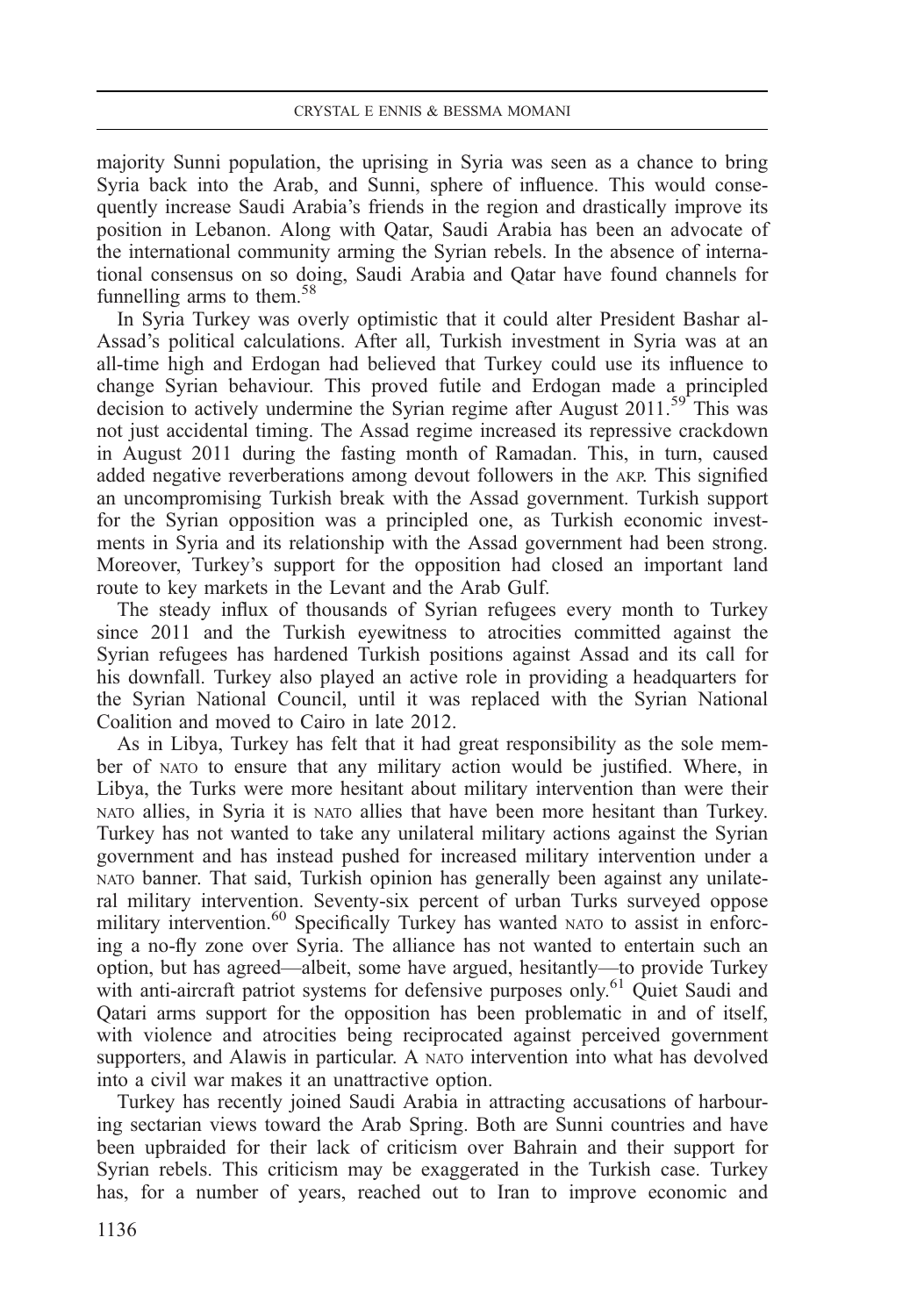political relations. Indeed, Prime Minster Erdogan has tried to mediate Sunni– Shia tensions by visiting the Shia spiritual leader Ali Sistani and visiting the shrine of Imam Ali, and had in recent years commemorated the Shia Day of Ashura in Istanbul.<sup>62</sup> Nevertheless, the muted international reaction to Bahrain and the nearly uncritical support of the Syrian rebels points to a re-escalation in sectarianism across the region, pushed to the forefront of the Arab imagination in large part by Saudi Arabia but also by politics in the post-Saddam Iraq.

## Assessing the longevity of Saudi and Turkish foreign policy strategies Turkey

Those who have argued for a more tempered prediction of Turkish hegemony and leadership in the Arab Middle East have argued that Turkish actions look like leadership because of an absence of effective Arab leadership at the start of the Arab Spring. At the start of the Arab Spring the Middle East had a power vacuum that was filled by Turkey 'artificially inflating' the self-perception of Turkish power.63 Specifically Egypt, Saudi Arabia and the USA were already weakened in the region.<sup>64</sup> As Steven Cook noted:

It was easy to be influential when the Arab world was politically dead and devoid of authentic leadership. Like it or not, Ankara's interests are wrapped up in the old regional order. As a result, at a moment of unprecedented regional change, when people power and democracy is sweeping the Middle East, the Turks look timorous, maladroit, and diminished—not at all the regional leader to which Ankara has aspired.<sup>65</sup>

Like Cook, other analysts do not foresee Turkish leadership in the Arab world to be long term. Salem argues that Turkish foreign policy in the region had not translated the effective image Turkey has in the region into actual foreign policy strength or influence in the region.<sup>66</sup> In other words, the Turkish position is high on rhetoric and low on actions.

This idealistic or liberal turn in Turkish foreign policy may change as the hard security realities test the AKP's concept of 'Zero Problems with its Neighbours', a possibility that is being debated in the country.<sup>67</sup> The Arab uprisings have brought a 'sense of urgency' to the Turkish foreign ministry, which felt that its 'newfound prestige' needed to be accompanied by increased soft power. <sup>68</sup> Under the 2012 re-elected AKP Turkish diplomats are calling the government'<sup>s</sup> new foreign policy strategy an 'active deepening'. <sup>69</sup> This new 'proactive approach to foreign policy is bent on making Turkey a beacon for a region in which century-old regimes are crumbling and political structures are in a profound state of flux'.<sup>70</sup> So it appears that the Turkish response to increased security pressures has been to intensify the soft power elements of its foreign policy strategy. This, however, might be short-lived when referring to the thorny issue of Kurdish independence.

In theory the more confident Turkish policy toward its neighbours is also meant to apply to the Kurdish question, where Turkey was less worried by Kurdish cultural demands insofar as Kurdish groups did not undermine the integrity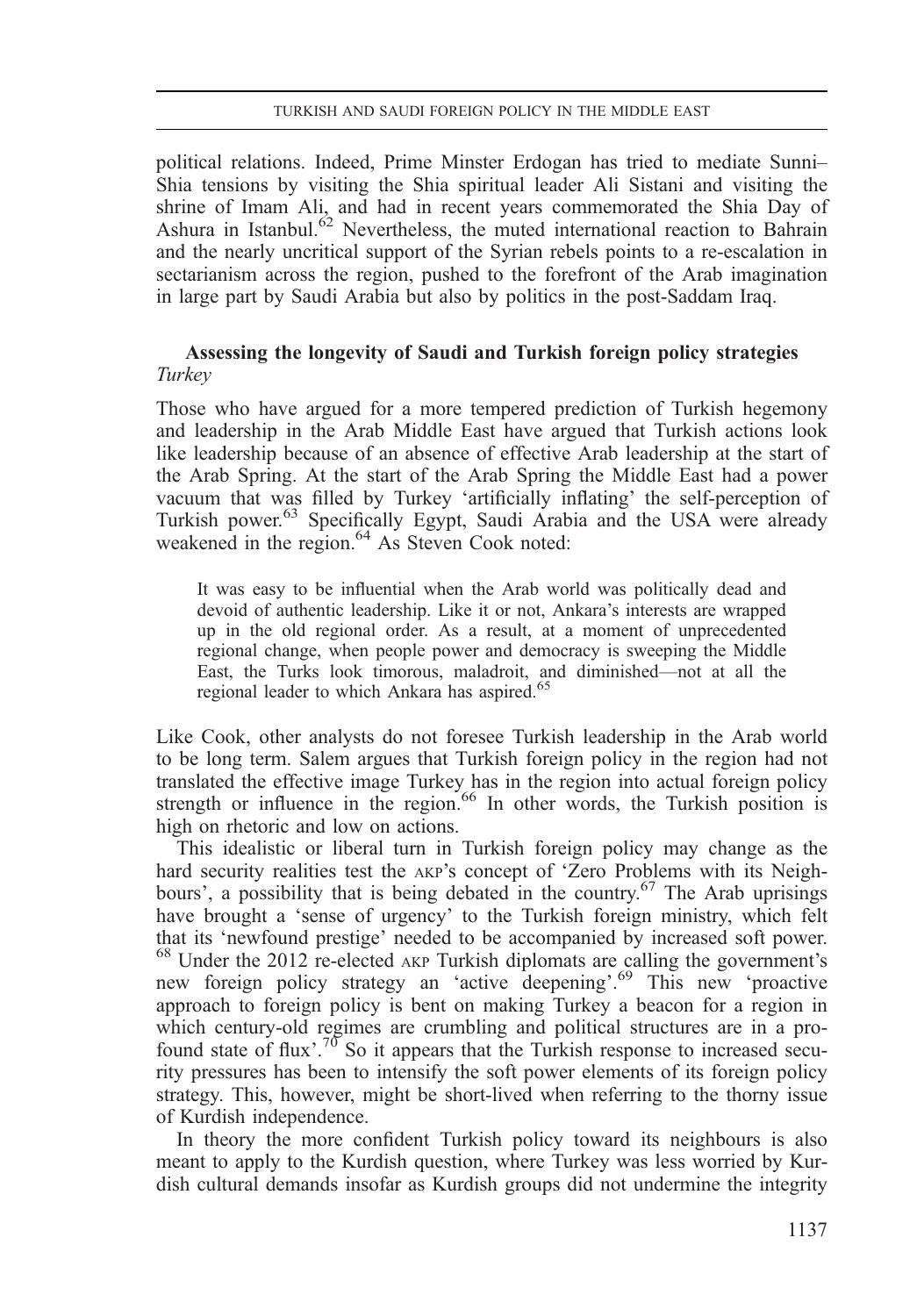of Turkish state.71 Indeed a neo-Ottoman view of Turkey is one that has come to terms with its multicultural past and present.<sup>72</sup> However, what will be made of the fact that there is also a 'Kurdish Spring'? In Northeast Syria there is  $de$ facto Kurdish autonomy as a result of the retreat of te Syrian army and this has raised Kurdish aspirations for autonomy that will probably transfer into Turkish territory.<sup>73</sup> This might be the most significant fault-line in Turkey's 'active deepening' approach. Moreover, by emphasising idealist notions of soft power, the new Turkish political elite have undermined the military establishment that had historically been, and some argue still is , allied to the old Kemalist political elite.<sup>74</sup>

The AKP tension with the military brass is an enduring legacy of the security establishment's great suspicion of Islamist movements and its ardent support of Kemalist views on secularism. The AKP has clashed with the military establishment, specifically in 2010, when the Turkish government accused a number of army generals of planning a 2003 political crisis. This served to sow chaos and then a coup d'état, or the 'Sledgehammer Coup', when the newly elected AKP refused to support the US invasion of Iraq. The military generals have denied planning an attempted coup, but the military has historically carried out coups against civilian governments in 1960, 1971 and 1980. The AKP's predecessor, the Islamist Welfare Party, was also nudged out of civilian politics by the military in 1997 for having an overtly Islamist agenda. The military–government tensions in Turkey remain strong. The idealism and soft power approach of the AKP may indeed clash with vested securitisation interests of the Turkish military establishment. Again, the most powerful thorn in the side of the Turkish military is the Kurdish separatist group, often labelled a terrorist organisation: the Kurdistan Worker's Party (PKK).

Turkey has relied on its soft power approach with the government of the Kurdish region of Iraq to mollify the PKK. In essence Turkey has been the prime investor of upwards of \$5billion into the Iraqi Kurdish region in 2008 in the hope of charting an alternative, third way to militarised Turkish–Kurdish relations.75 But just as the Turks were surprised to see the limits of soft power influence in changing hard power realities in the case of Assad and Syria, the Turkish government may find Turkey's alliance with Iraqi Kurdish region President Massoud Barzani to be short-lived. The Kurdish spring may ignite long-held aspirations for Kurdish autonomy and support for the PKK, a watershed moment that Barzani cannot or will not hold back.

In a contrast to sceptics of Turkish longevity as a regional hegemon, Aras and Akarcesme argue that, to understand Turkish leadership and hegemony in the Middle East, it needs to be seen in the context of declining US hegemony in the region and the globe. The rise of civilian governments in Turkey and Egypt has further diminished the USA's two key security triangles in the region that both involved Israel.76 Without the close military ties to the Egyptian and Turkish brass, US influence in the region will continue to be undermined. One must point out, however, that the USA has fostered a close relationship with the Muslim Brotherhood and, given the similarity in economic orientation, this is likely to continue.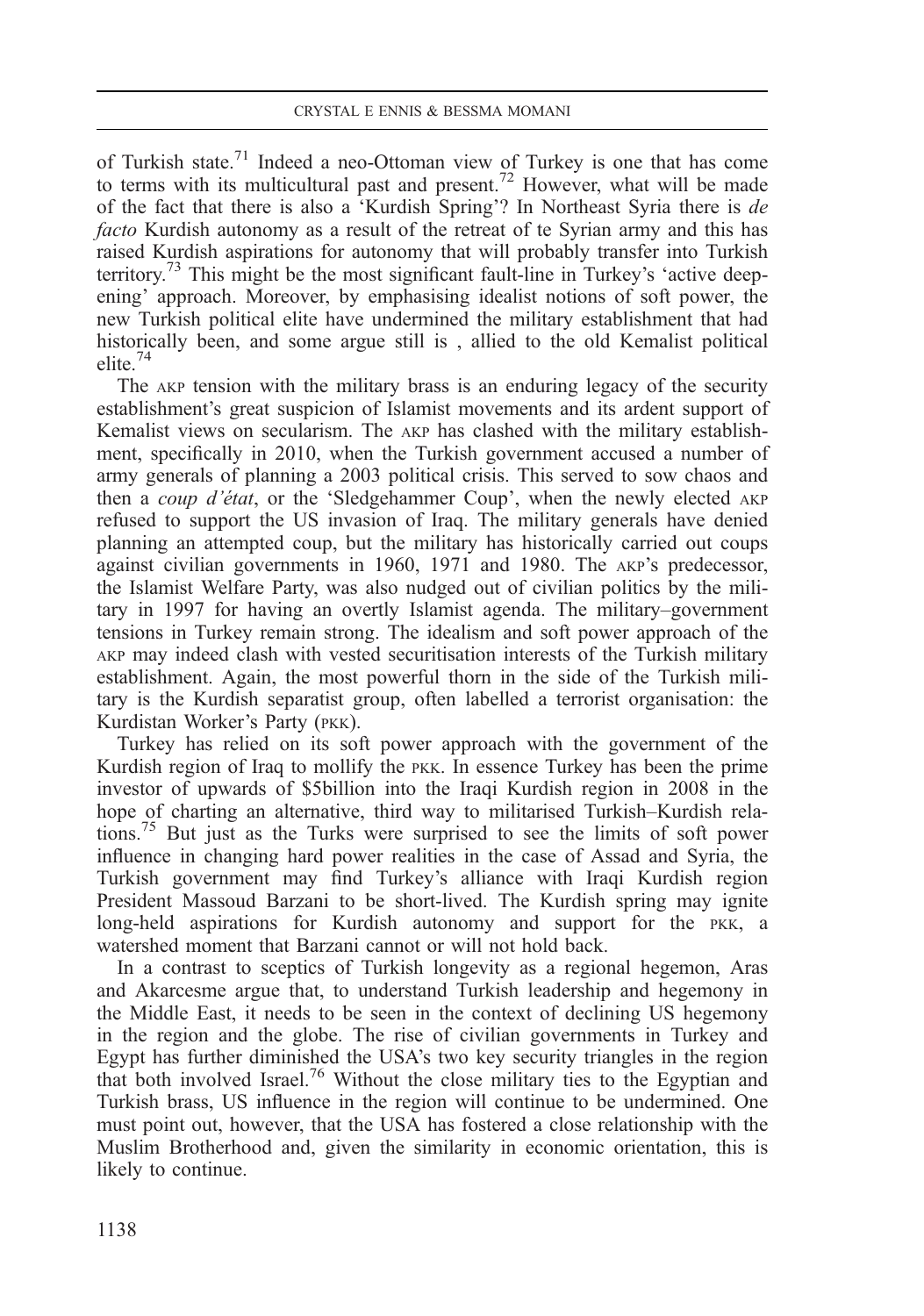Nevertheless, as global economic power continues to shift from the 'West to the rest', Turkish leadership may continue to find opportunities in a region that is hungry for economic prowess.<sup>77</sup> Turkish influence in the Middle East is likely to deepen and strengthen as the 'Zero Problems with Neighbours' policy enters its second phase, when Turkey will press for stronger humanitarian and normative considerations in the Middle East.78 Where the first version of the policy was about 'dialogue with regional leaders', the second version will involve 'support for the will of the people'.<sup>79</sup> Some might argue that this shift from supporting leaders like Bashar al-Assad in the first version of the policy to support for the general Arab people's collective will is essentially going to guarantee the longevity of Turkish foreign policy. It is, however, Turkey's economic involvement in the region that is arguably the most interesting and holds the most promise of amplifying its role. From involvement in the Mashreq to investment and partnership in the Arabian Peninsula, Turkey is brandishing economic influence.

## Saudi Arabia

The closing pages of the so-called Arab Spring remain unturned. Indeed, it is much too soon to either interpret the impact of the uprisings that began to sweep the Arab world in 2011 or to predict their ultimate outcomes. From the outset, however, the revolutionary spirit that swept the region has unsettled Saudi Arabia. While it has not experienced widespread domestic threats, its responses both domestically and regionally indicate that it is shaken. Moreover, they have been consistent with the claim that domestic stability and security are at the crux of Saudi foreign policy ambitions. Regional uncertainty, changes in US–Iran relations and regional soft power competitors like Qatar and the newly Muslim Brotherhood-led Egypt each pose a challenge to the longevity of its prominence in the region.

In many regards one can expect that, if the Saudi state successfully manages this time of regional political transition, its role in the region is likely to remain just as prominent. The risk of domestic revolution in Saudi, some argue, is higher than it may look from the outside. It suffers from many similar socioeconomic challenges to its neighbours, including a population of young people, with equally high unemployment and virtually no genuine political representation.80 Domestic upheaval would comprise a significant game changer, not just in terms of regional influence, but also of regional security and US–MENA relations. Although unlikely in the near future, Bruce Riedel's recent hypothetical security briefing provides one possible scenario for just such an event.<sup>81</sup>

As noted, however, there are regional challengers to its role. Turkey, of course, is an expected contender. Yet, since 2005, and even more so since the onset of the uprisings, this relationship has been marked more by engagement and, some suggest, strategic partnership than by competition.<sup>82</sup> Egypt, which especially in earlier decades played a strong role in shaping the region, seemed likely to regain some prominence. Further, a new Muslim Brotherhood-led Egypt also promised some ideological competition to Saudi Arabia. Egypt's new democratically elected president, Muhammad Morsi, had an early day in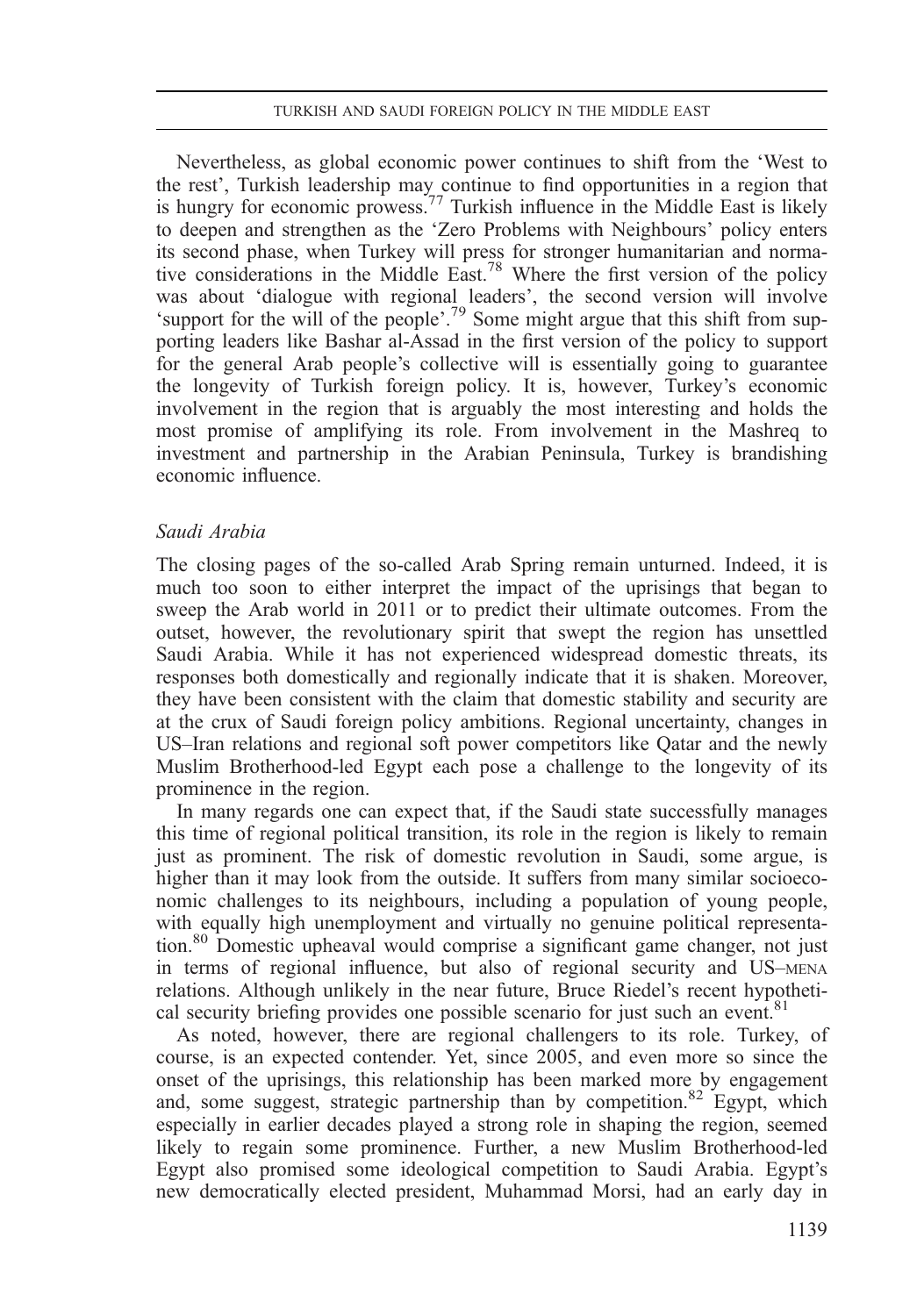the sun after brokering a ceasefire between Israel and Hamas in the Gaza strip in November 2012.<sup>83</sup> That victory was short lived, however, and internal turmoil has since taken prominence. So far, it seems that any impact from Egypt remains limited to revolutionary fervour. As long as the current government continues to face such domestic instability, it remains likely to be focused internally.

In fact, it is Qatar that has risen to the forefront of foreign policy competition with Saudi Arabia. Its disaffection with Saudi Arabia has extended for some time, but reached an especially low point in the mid-1990s, when Saudi Arabia was accused of orchestrating an attempted counter-coup against Sheikh Hamad bin Khalifa, who had unseated his father the year before. Several other diplomatic quarrels transpired over the decade, including a row over a gas pipeline. Relations, which finally began warming in 2007, have faced revived tensions since the eruption of the uprisings across the region. Qatar played a highly visible role in the Libyan intervention and continues to play a more prominent role in Syria. Qatar was much more vocal than Saudi Arabia in its opposition to Gaddafi and even contributed military support. More crucially it was not only in Libya that Qatar championed the revolutions.<sup>84</sup> Its support, either via the high visibility it gave the revolutions through its channel Al Jazeera, or through monetary, diplomatic or military aid, put it at odds with the Saudi line, which favoured the status quo. Saudi was particularly aghast at Qatar's audacity when it released a short documentary, 'Shouting in the Dark', on the Bahrain crackdown. This was quickly quieted however, and Al Jazeera coverage of Bahrain remained scarce.

Qatar's support of the transitions in the region has continued to irk the Saudis. In addition, its competition as a regional mediator is pushing into traditionally Saudi diplomatic territory.<sup>85</sup> The highest point of contention between Saudi Arabia and Qatar currently, however, is their incongruent stands on the Muslim Brotherhood. Saudi Arabia has long had a poor relationship with the Brotherhood, one example of which was the Brotherhood's support of Saddam Hussein during the 1990 to 1991 Gulf war. Qatar, on the other hand, holds favourable views of the Brotherhood and has recently been bolstering its positions throughout the region. Some argue, in fact, that this is leading to the de-legitimisation of the Qatari role in the region. Instead of just championing transition or serving as a neutral mediator, it is supporting the political parties of the Muslim Brotherhood and appreciably interpolating itself in Egyptian, Libyan and Syrian politics.<sup>86</sup> There is something to this argument. If the Muslim Brotherhood fares poorly in politics, Qatar will lose much of its influence, possibly allowing Saudi Arabia to retain or regain its footing.

Perhaps unsurprisingly Saudi's hegemony (or aspiration to hegemony) in the Arabian Peninsula is met with resentment and resistance from other GCC rulers and Yemen. Even the country's attempt to push through a GCC political union was overwhelmingly opposed, with the natural exception of Bahrain. If King Abdullah expected agreement when he requested that the GCC 'move from a phase of cooperation to a phase of union within a single entity' in December 2011, he met wild disappointment.<sup>87</sup> Even rationalising that the  $\frac{1}{2}$  countries' 'security and stability are threatened' did not motivate agreement at the May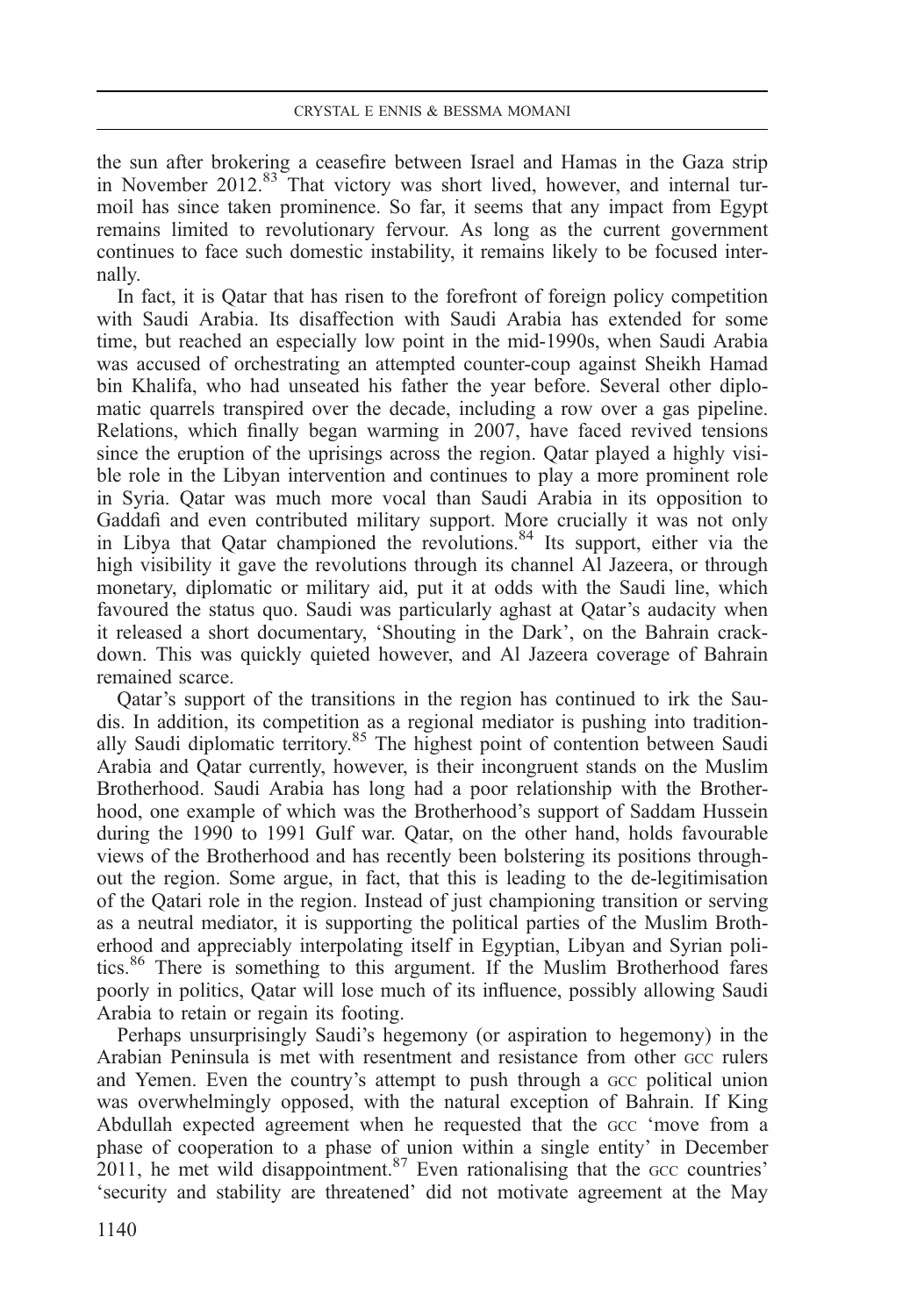2012 GCC meeting. Instead, a decision was pushed to December 2012 and then subsequently taken off the agenda.<sup>88</sup> In the words of Yousef bin Alawi, Oman's minister of foreign affairs, 'There is no Gulf union'.<sup>89</sup>

Saudi Arabia continues to flag the Iranian threat, both in its involvements in the Gulf and wider MENA and in its relations with the USA. In fact, geostrategic positioning against Iran and its utilisation of sectarianism to divide and suppress unrest at home and nearby is largely based around a perceived Iranian, and Shia, threat. An unlikely thawing of US–Iran relations in Obama's second term has the potential to complicate these strategies.

Concern with Iran, with the political rise of the Muslim Brotherhood, and with the emergence of Qatar as a global player are all interrupting the position Saudi Arabia has fashioned for itself. Its importance to commodity markets, of course, promises continued international consequence. More significantly, perhaps, the Arab Awakening represents an ideological challenge to legitimacy in Saudi Arabia, arguably stronger than was felt previously in the rise of pan-Arabism and pan-Islamism. Its traditional responses to threats, utilising a mixture of resources, religion and force, may be the Achilles' heel of the longevity of its foreign policy strategies. Although it has long practised utilising financial resources, such as patronage internally and regionally, increasing subsidies and the expansion of government jobs, the size of past expenditure to this end 'pales in comparison' with that decreed in February and March 2011 alone.<sup>90</sup> Its exercises in containment, coercion and co-option threaten its long-term fiscal sustainability which, in turn, could heighten potential future instability.

#### Conclusion

The cases of Turkish and Saudi foreign policy strategies provide interesting insights into how emerging powers conduct foreign policy under conditions of uncertainty. Economic clout forms a strong backbone to the prominence of each. In addition, it is evident that the foreign policy behaviours of either one cannot be disaggregated from internal politics. The motivations behind the actors they support and mechanisms they use to support these actors are perhaps most telling. Where Turkish strategies may be more intrepid as Turkey tries to re-carve a space for itself in the wider MENA, Saudi Arabia seeks to consolidate its position. Using the tools of ideology and symbolism along with patronage and diplomacy, both Saudi Arabia and Turkey are doing a precarious dance to find and retain space in a rapidly changing region.

#### Notes

- 1 G Tol, 'The Turkish model in the Middle East', Current History, December 2012, p 350.
- 2 I Khan, 'Turkish foreign policy: framework, values, and mechanisms', International Journal, Winter 2011/ 2012, pp 18–19.
- 3 S Kardas, 'Charting the new Turkish foreign policy', International Journal, 67(1), Winter 2011–12, p 2.
- 4 Tol, 'The Turkish model in the Middle East', p 350.

<sup>5</sup> Ibid, p 351.

<sup>6</sup> T Oguzlu, The Arab Spring and the Rise of the 2.0 Version of Turkey's Zero Problems with Neighbours Policy, Ankara, Turkey: Center for Strategic Research, February 2012, p 3.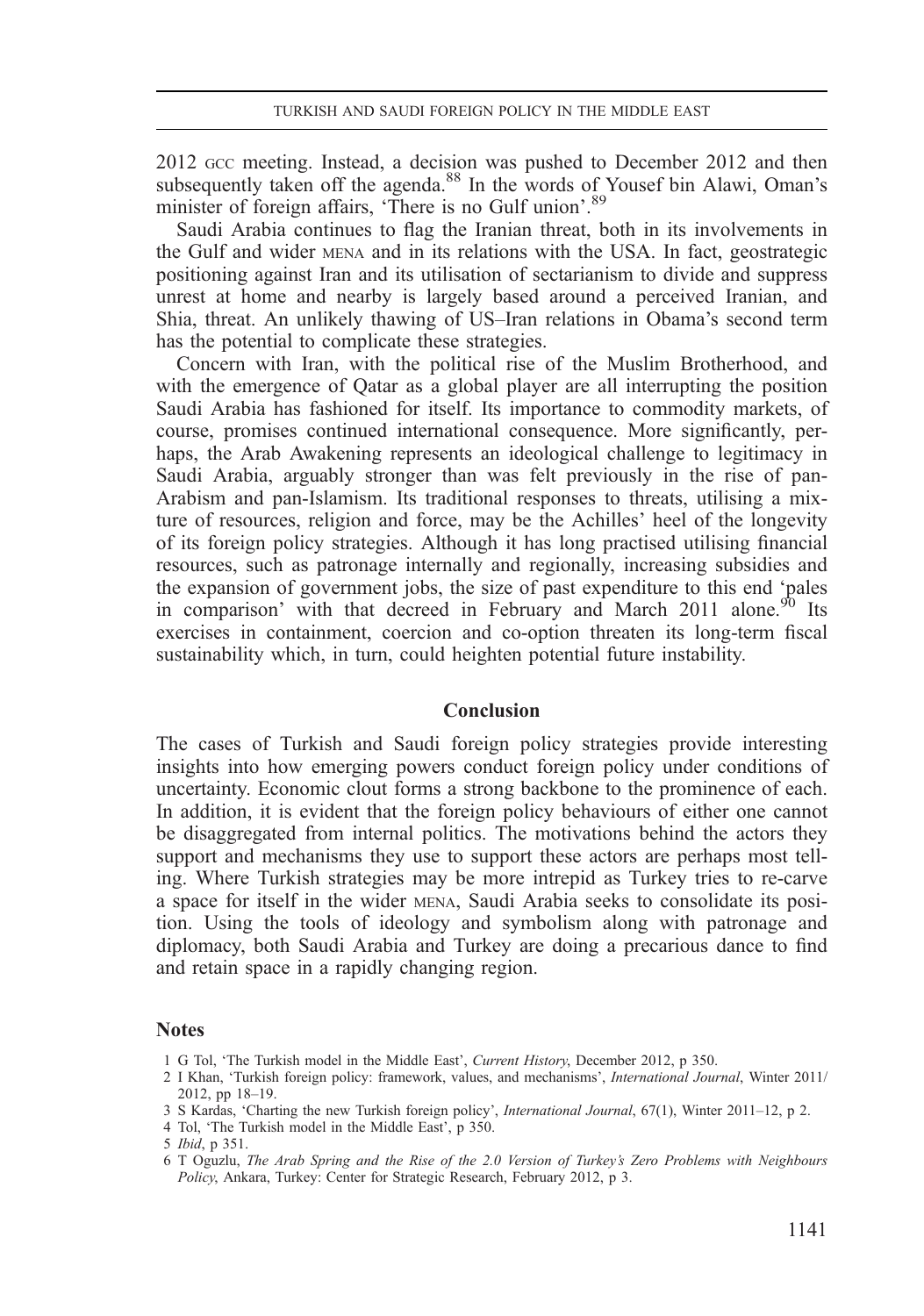- 7 P Salem, Turkey's Image in the Arab World, Istanbul, Turkey: TESEV Foreign Policy Programme, May 2011, p 1.
- 8 Ibid.
- 9 Ibid.
- 10 Tol, 'The Turkish model in the Middle East', p 350.
- 11 J Tepperman, 'Turkey's moment: a conversation with Abdullah Gul', Foreign Affairs, 92(1), 2013, p 7.
- 12 Salem, Turkey's Image in the Arab World, p 4.
- 13 Ibid.
- 14 The Perception of Turkey in the Middle East 2011, Istanbul, Turkey: TESEV Foreign Policy Programme, January 2012, p 23.
- 15 K Kirisci, 'The transformation of Turkish foreign policy', New Perspectives on Turkey, 40, 2009, pp 29–57.
- 16 The Perception of Turkey in the Middle East 2011.
- 17 Tol, 'The Turkish model in the Middle East', p 353.
- 18 M Kamrava, 'Mediation and Saudi foreign policy', Orbis, 57(1), 2013, p 157.
- 19 FG Gause III, 'The foreign policy of Saudi Arabia', in RA Hinnebusch & A Ehteshami (eds), The Foreign Policies of Middle East States, Boulder, CO: Lynne Rienner, 2002, p 193. See also G Nonneman, 'Determinants and patterns of Saudi Foreign policy: "omnibalancing" and "relative autonomy" in multiple environments', in P Aarts & G Nonneman (eds), Saudi Arabia in the Balance: Political Economy, Society, Foreign Affairs, New York: New York University Press, 2005, pp 315–351.
- 20 IMF, 'Saudi Arabia 2012 Article IV consultation', IMF Country Report, Washington, DC: IMF, September 2012, at [http://www.imf.org/external/pubs/ft/scr/2012/cr12271.pdf.](http://www.imf.org/external/pubs/ft/scr/2012/cr12271.pdf)
- 21 TC Jones, Desert Kingdom: How Oil and Water Forged Modern Saudi Arabia, Cambridge, MA: Harvard University Press, 2010, pp 11–17; and Nonneman, 'Determinants and patterns of Saudi foreign policy', p 327.
- 22 B Shaffer, Energy Politics, Philadelphia, PA: University of Pennsylvania Press, 2009, pp 156–157; and Gause, 'The foreign policy of Saudi Arabia', p 194.
- 23 FG Gause III, 'Saudi Arabia in the new Middle East', 2011, at [http://www.cfr.org/saudi-arabia/saudi-ara](http://www.cfr.org/saudi-arabia/saudi-arabia-new-middle-east/p26663)[bia-new-middle-east/p26663.](http://www.cfr.org/saudi-arabia/saudi-arabia-new-middle-east/p26663)
- 24 KC Ulrichsen, 'Saudi Arabia', in CM Davidson (ed), Power and Politics in the Persian Gulf Monarchies, London: Hurst & Co, 2012, p 81.
- 25 Gause, 'Saudi Arabia in the new Middle East', p 22.
- 26 TC Jones, 'Embracing crisis in the Gulf', Middle East Research and Information Project (MERIP), 2012, at [http://www.merip.org/mer/mer264/embracing-crisis-gulf; and M Lynch,](http://www.merip.org/mer/mer264/embracing-crisis-gulf;%20and%20M%20Lynch,%20‘America’s%20Saudi%20problem’,%20Foreign%20Policy,%20January%202013,%20at) 'America's Saudi problem', For-eign Policy[, January 2013, at](http://www.merip.org/mer/mer264/embracing-crisis-gulf;%20and%20M%20Lynch,%20‘America’s%20Saudi%20problem’,%20Foreign%20Policy,%20January%202013,%20at) http://www.foreignpolicy.com/articles/2013/01/24/america s saudi arabia problem barack obama?page=full.
- 27 A Mattis, 'Oil sheik-down', *Harvard International Review*, 32(1), 2010, pp 10-11; and Ulrichsen, 'Saudi Arabia', pp 81–82.
- 28 Nonneman, 'Determinants and patterns of Saudi foreign policy', pp 327–351.
- 29 M Al-Rasheed, 'Circles of power: royals and society in Saudi Arabia', in P Aarts & G Nonneman (eds), Saudi Arabia in the Balance: Political Economy, Society, Foreign Affairs, New York: New York University Press, 2005, p 192; Gause, 'The foreign policy of Saudi Arabia', pp 196–203; and S Hertog, Princes, Brokers, and Bureaucrats: Oil and the State in Saudi Arabia, Ithaca, NY: Cornell University Press, 2010.
- 30 M Al-Rasheed, 'Sectarianism as counter-revolution: Saudi responses to the Arab Spring', Studies in Ethnicity and Nationalism, 11(3), 2011, pp 513–526.
- 31 H Beblawi & G Luciani, The Rentier State, New York: Routledge, 1987; and M Herb, 'No representation without taxation? Rents, development, and democracy', *Comparative Politics*, 37(3), 2005, pp 297–316.
- 32 K Haque, 'GCC outlook 2012', Quarterly (Emirates National Bank Dubai), 2012, at [http://www.emir](http://www.emiratesnbd.com/assets/cms/docs/quarterlyReports/2012/GCCQuarterlyQ12012.pdf)[atesnbd.com/assets/cms/docs/quarterlyReports/2012/GCCQuarterlyQ12012.pdf](http://www.emiratesnbd.com/assets/cms/docs/quarterlyReports/2012/GCCQuarterlyQ12012.pdf).
- 33 Nonneman, 'Determinants and patterns of Saudi foreign policy', p 324.
- 34 Gause, 'The foreign policy of Saudi Arabia', p 196.
- 35 See, for example, A Alsharif, 'Saudi clerics protest against appointing women to advisory body', Reuters, 2013, at<http://www.reuters.com/article/2013/01/15/us-saudi-clerics-women-idUSBRE90E0OO20130115>.
- 36 Stockholm International Peace Research Institute, SIPRI Military Expenditure Database 2011, 2012, at <http://milexdata.sipri.org>.
- 37 B Momani & CA Ennis, 'Between caution and controversy: lessons from the Gulf Arab states as (re-) emerging donors', Cambridge Review of International Affairs, 25(4), 2012, p 619; and Al-Rasheed, 'Circles of power', p 189.
- 38 Jones, Desert Kingdom, p 15.
- 39 Kingdom of Saudi Arabia, 'The Foreign Policy of the Kingdom of Saudi Arabia', Ministry of Foreign Affairs, 2005, at [http://www.mofa.gov.sa/sites/mofaen/aboutkingdom/kingdomforeignpolicy/Pages/King](http://www.mofa.gov.sa/sites/mofaen/aboutkingdom/kingdomforeignpolicy/Pages/KingdomPolicy34645.aspx)[domPolicy34645.aspx.](http://www.mofa.gov.sa/sites/mofaen/aboutkingdom/kingdomforeignpolicy/Pages/KingdomPolicy34645.aspx)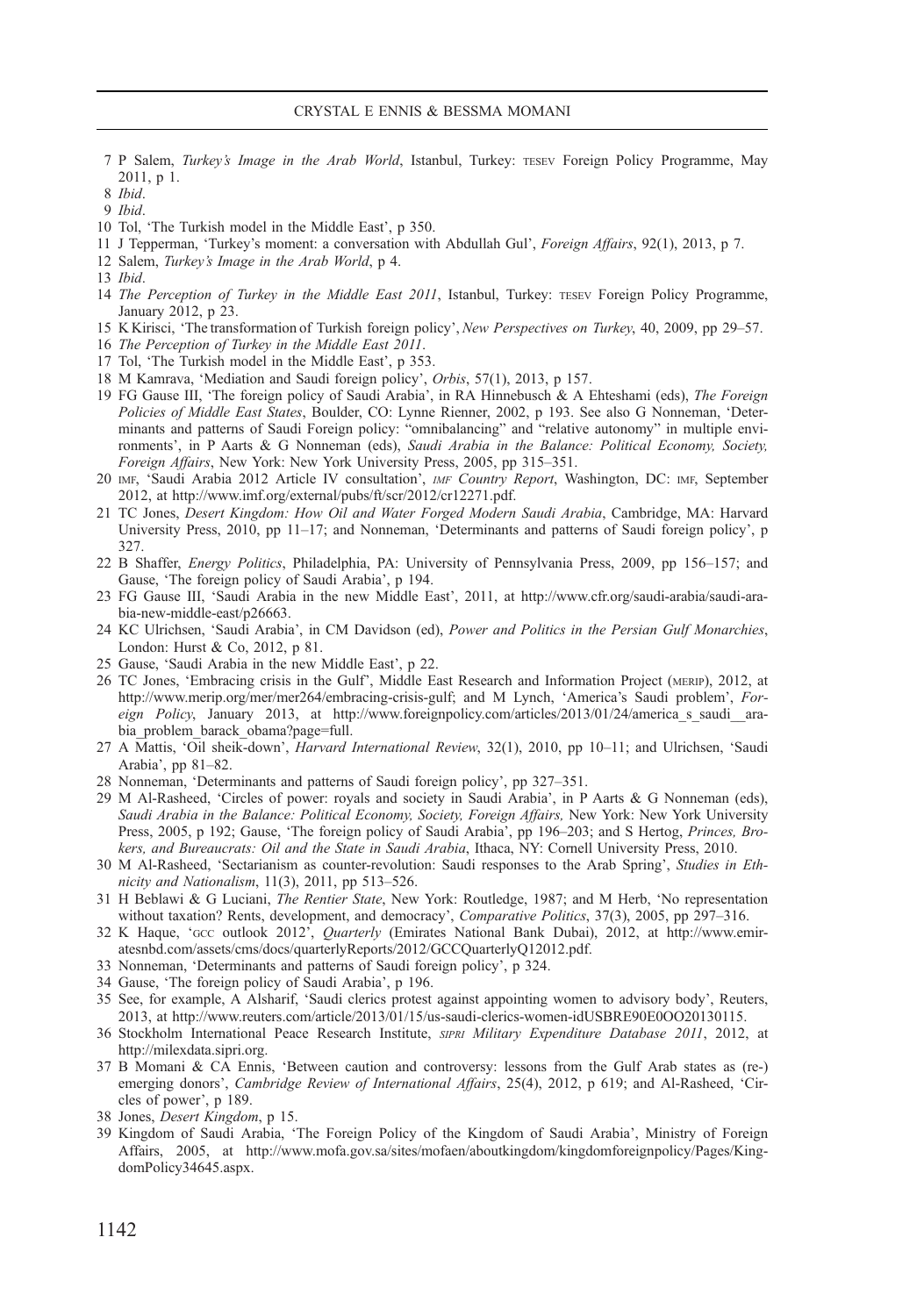#### TURKISH AND SAUDI FOREIGN POLICY IN THE MIDDLE EAST

- 40 S Behrendt, The G20 and Saudi Arabia's Changing Foreign Policy Agenda, Washington, DC: Carnegie Endowment for International Peace, 2009, at [http://carnegieendowment.org/2009/09/21/g20-and-saudi-ara](http://carnegieendowment.org/2009/09/21/g20-and-saudi-arabia-s-changing-foreign-policy-agenda/2a41)[bia-s-changing-foreign-policy-agenda/2a41.](http://carnegieendowment.org/2009/09/21/g20-and-saudi-arabia-s-changing-foreign-policy-agenda/2a41)
- 41 M Ataman, 'Turkish–Saudi Arabian relations during the Arab uprisings: towards a strategic partnership?', Insight Turkey, 14(4), 2012, pp 130–131.

43 Kamrava, 'Mediation and Saudi foreign policy', p 153.

- 45 N Tocci, Turkey and the Arab Spring: Implications for Turkish Foreign Policy in Transatlantic Perspective, Washington, DC: Carnegie Endowment for International Peace, 2011, p 1.
- 46 Ibid.
- 47 M Al-Rasheed, 'The Saudi response to the "Arab Spring": containment and co-option', Open Democracy, 2012, at [http://www.opendemocracy.net/5050/madawi-al-rasheed/saudi-response-to-%E2%80%98arab-spring](http://www.opendemocracy.net/5050/madawi-al-rasheed/saudi-response-to-%E2%80%98arab-spring%E2%80%99-containment-and-co-option) [%E2%80%99-containment-and-co-option;](http://www.opendemocracy.net/5050/madawi-al-rasheed/saudi-response-to-%E2%80%98arab-spring%E2%80%99-containment-and-co-option) and M Kamrava, 'The Arab Spring and the Saudi-led counterrevolution', Orbis, 56(1), 2012, p 98.
- 48 C Koch, A Union in Danger: Where the GCC is Headed is Increasingly Ouestionable, Gulf Research Center Foundation, 2012, at [http://www.grc.net/index.php?frm\\_action=view\\_newsletter\\_web&sec\\_code=grcanaly](http://www.grc.net/index.php?frm_action=view_newsletter_web&sec_code=grcanalysis&frm_module=contents&show_web_list_link=1&int_content_id=79778)[sis&frm\\_module=contents&show\\_web\\_list\\_link=1&int\\_content\\_id=79778](http://www.grc.net/index.php?frm_action=view_newsletter_web&sec_code=grcanalysis&frm_module=contents&show_web_list_link=1&int_content_id=79778).
- 49 B Maddy-Weitzman, 'The Arab League comes alive', Middle East Quarterly, 2012, pp 72–83.
- 50 A Hamid Ahmad, 'Libyan, Saudi leaders walk out of Arab summit after a spat', Gulf News, 2009, at <http://gulfnews.com/news/gulf/qatar/libyan-saudi-leaders-walk-out-of-arab-summit-after-a-spat-1.60102>.
- 51 Salem, Turkey's Image in the Arab World, p 3.
- 52 Ibid.
- 53 O Taspinar, 'Turkey's strategic vision and Syria', Washington Quarterly, Summer 2012, p 129.
- 54 'Gulf Arab monarchies vow to confront security threats', Al Arabiya News, 2011, at [http://www.alarabiya.](http://www.alarabiya.net/articles/2011/03/10/141015.html) [net/articles/2011/03/10/141015.html.](http://www.alarabiya.net/articles/2011/03/10/141015.html)
- 55 M Chulov, 'Saudi Arabian troops enter Bahrain as regime asks for help to quell uprising', Guardian, 2011, at [http://www.guardian.co.uk/world/2011/mar/14/saudi-arabian-troops-enter-bahrain.](http://www.guardian.co.uk/world/2011/mar/14/saudi-arabian-troops-enter-bahrain)
- 56 Al-Rasheed, 'Sectarianism as counter-revolution'.
- 57 Lynch, 'America's Saudi problem'; and Al-Rasheed, 'Sectarianism as counter-revolution', p 515.
- 58 M Abi-Habib, 'Saudis seek to funnel arms to Syria rebels', Wall Street Journal, 2012, at [http://online.wsj.](http://online.wsj.com/article/SB10001424052702304177104577311572820862442.html) [com/article/SB10001424052702304177104577311572820862442.html](http://online.wsj.com/article/SB10001424052702304177104577311572820862442.html).
- 59 Tol, 'The Turkish model in the Middle East', p 354.
- 60 'Turkey's parliament backs military measures on Syria', New York Times, 5 October 2012.
- 61 Ibid.
- 62 M Akyol, 'Is Turkey's foreign policy really Sunni?', Al-Monitor, 2012, at [http://www.al-monitor.com/](http://www.al-monitor.com/pulse/originals/2013/01/turkey-sunni-foreign-policy.html) [pulse/originals/2013/01/turkey-sunni-foreign-policy.html,](http://www.al-monitor.com/pulse/originals/2013/01/turkey-sunni-foreign-policy.html) accessed 15 January 2013.
- 63 N Tocci, 'Foreword', in Tocci Turkey and the Arab Spring: Implications for Turkish Foreign Policy from a Transatlantic Perspective, Washington, DC: German Marshal Fund, 2011, p 4.
- 64 Ibid.
- 65 S Cook, 'Arab Spring, Turkish Fall', Foreign Policy, 2011, at [http://www.foreignpolicy.com/articles/2011/](http://www.foreignpolicy.com/articles/2011/05/05/arab_spring_turkish_fall?wp_login_redirect=0,%20accessed%2012%20October%202012) 05/05/arab spring turkish fall?wp\_login\_redirect=0, accessed 12 October 2012.
- 66 Salem, Turkey's Image in the Arab World, p 2.
- 67 S Kardas, 'Charting the new Turkish foreign policy', International Journal, Winter, 2011–12, p 2.
- 68 M Cevikalp, 'Active depth: diplomacy in the field and the new Turkish diplomat', Turkish Review, 2(3), 2012, p 46.
- 69 Ibid, p 46.
- 70 Ibid.
- 71 Taspinar, 'Turkey's strategic vision and Syria', p 129.
- 72 Ibid.
- 73 B Momani, 'Will we come to know a Kurdish Spring?', CIGI Blogs: Wealth and International Politics, 31 January 2013, at [http://www.cigionline.org/blogs/wealth-and-international-politics/will-we-come-know-kur](http://www.cigionline.org/blogs/wealth-and-international-politics/will-we-come-know-kurdish-spring)[dish-spring](http://www.cigionline.org/blogs/wealth-and-international-politics/will-we-come-know-kurdish-spring).
- 74 D Jung, 'The domestic context of new activism in Turkish foreign policy', International Journal, Winter, 2011–12, p 25.
- 75 B Aras & S Akarcesme, 'Turkey and the Arab Spring', International Journal, Winter, 2011–12, p 71.
- 76 JB Alterman & H Malka, 'Shifting Eastern Mediterranean geometry', Washington Quarterly, Summer, 2012, p 118.
- 77 Aras & Akarcesme, 'Turkey and the Arab Spring'.
- 78 Oguzlu, The Arab Spring and the Rise of the 2.0 Version of Turkey's Zero Problems with Neighbours, p 3.
- 79 Aras & Akarcesme, 'Turkey and the Arab Spring', p 49.

<sup>42</sup> Ibid, p 130.

<sup>44</sup> Ibid, p 153.